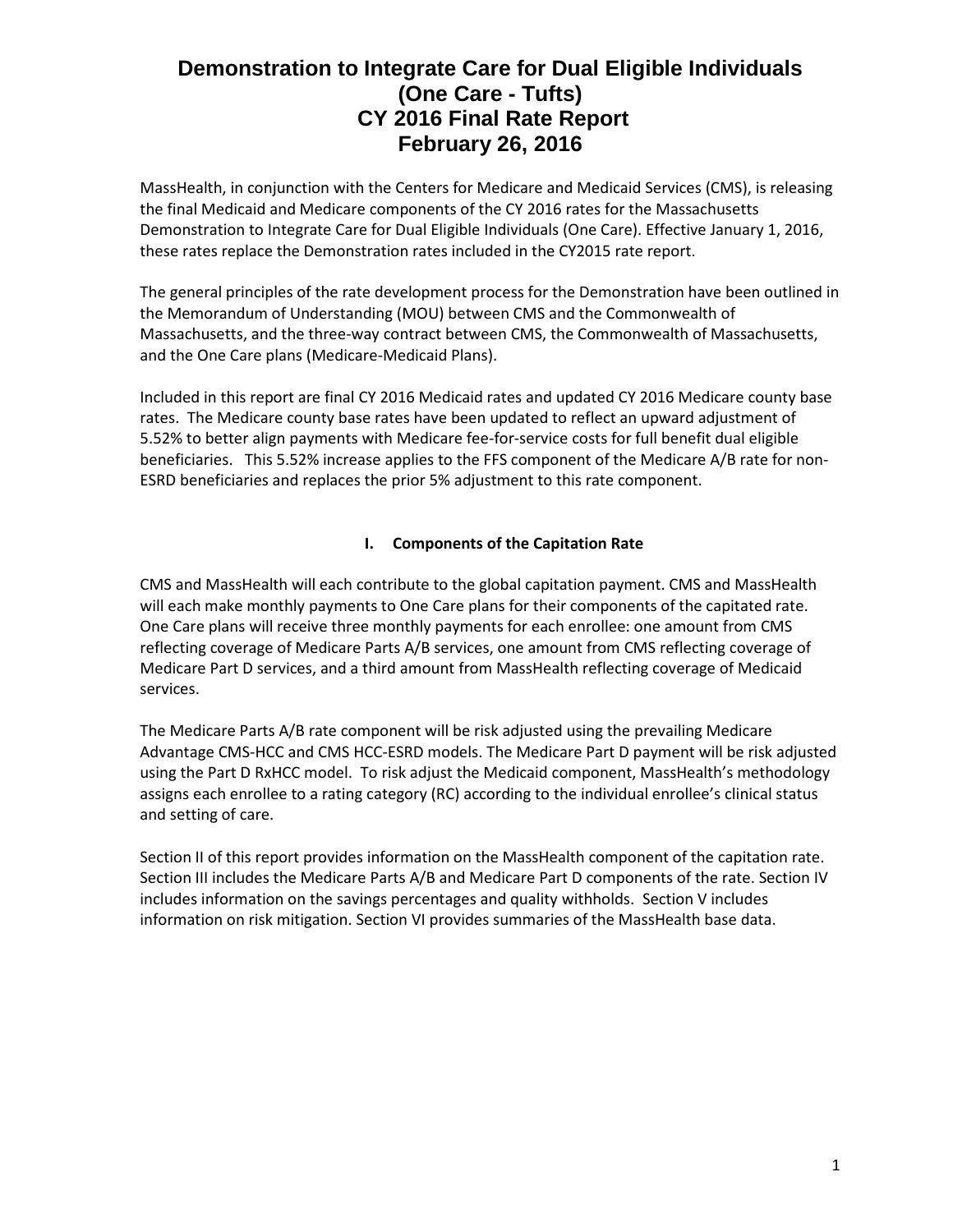## **II. MassHealth Component of the Rate – CY 2016**

MassHealth county rates are included below, accompanied by supporting information pertinent to their development. This content includes historical base data production details, adjustments applied to the historical base data, and trend factors used to project historical base data forward to the contract period.

## **MassHealth Component of Rate:**

MassHealth rates for CY 2016 effective January 1, 2016 through December 31, 2016 are listed below, by Massachusetts county and MassHealth rating category for the Demonstration. The rates below do not include application of the 1% quality withhold (see Section IV). The savings percentage (see Section IV) has both been reduced to 0% for Demonstration Year 3.

| <b>MassHealth Component of County Rate</b>          |                                            |                                                                                  |                                                                                |                                          |                                                         |                                |
|-----------------------------------------------------|--------------------------------------------|----------------------------------------------------------------------------------|--------------------------------------------------------------------------------|------------------------------------------|---------------------------------------------------------|--------------------------------|
| Effective January 1, 2016 through December 31, 2016 |                                            |                                                                                  |                                                                                |                                          |                                                         |                                |
| County                                              | $C1 -$<br><b>Community</b><br><b>Other</b> | $C2A -$<br><b>Community</b><br><b>High</b><br><b>Behavioral</b><br><b>Health</b> | $C2B -$<br><b>Community</b><br><b>Very High</b><br><b>Behavioral</b><br>Health | $C3A - High$<br>Community<br><b>Need</b> | $C3B - Very$<br>High<br><b>Community</b><br><b>Need</b> | $F1 - Facility-$<br>based Care |
| Essex                                               | \$121.68                                   | \$427.21                                                                         | \$671.94                                                                       | \$3,028.88                               | \$5,451.78                                              | \$9,704.96                     |
| Franklin                                            | \$118.79                                   | \$420.56                                                                         | \$661.37                                                                       | \$2,949.63                               | \$5,308.77                                              | \$9,305.68                     |
| Hampden                                             | \$118.79                                   | \$420.56                                                                         | \$661.37                                                                       | \$2,949.63                               | \$5,308.77                                              | \$9,305.68                     |
| Hampshire                                           | \$118.79                                   | \$420.56                                                                         | \$661.37                                                                       | \$2,949.63                               | \$5,308.77                                              | \$9,305.68                     |
| Middlesex                                           | \$121.68                                   | \$427.21                                                                         | \$671.94                                                                       | \$3,028.88                               | \$5,451.78                                              | \$9,704.96                     |
| Norfolk                                             | \$121.68                                   | \$427.21                                                                         | \$671.94                                                                       | \$3,028.88                               | \$5,451.78                                              | \$9,704.96                     |
| Plymouth                                            | \$125.98                                   | \$501.26                                                                         | \$789.97                                                                       | \$3,215.03                               | \$5,783.19                                              | \$8,652.46                     |
| Suffolk                                             | \$121.68                                   | \$427.21                                                                         | \$671.94                                                                       | \$3,028.88                               | \$5,451.78                                              | \$9,704.96                     |
| Worcester                                           | \$118.79                                   | \$420.56                                                                         | \$661.37                                                                       | \$2,949.63                               | \$5,308.77                                              | \$9,305.68                     |
| Statewide*                                          | \$120.63                                   | \$426.77                                                                         | \$671.25                                                                       | \$3,000.85                               | \$5,401.45                                              | \$9,529.96                     |

\* Rate applies to eligible One Care members living in one of the five counties excluded from the One Care service area (Barnstable, Berkshire, Bristol, Dukes, and Nantucket).

## **Historical Base Data Development:**

The historical Medicaid and Medicare-Medicaid crossover expenditures for SFY2013 and SFY2014, with incurred but not reported (IBNR) completion adjustments applied, formed the historical base data used to develop the MassHealth component of the rates.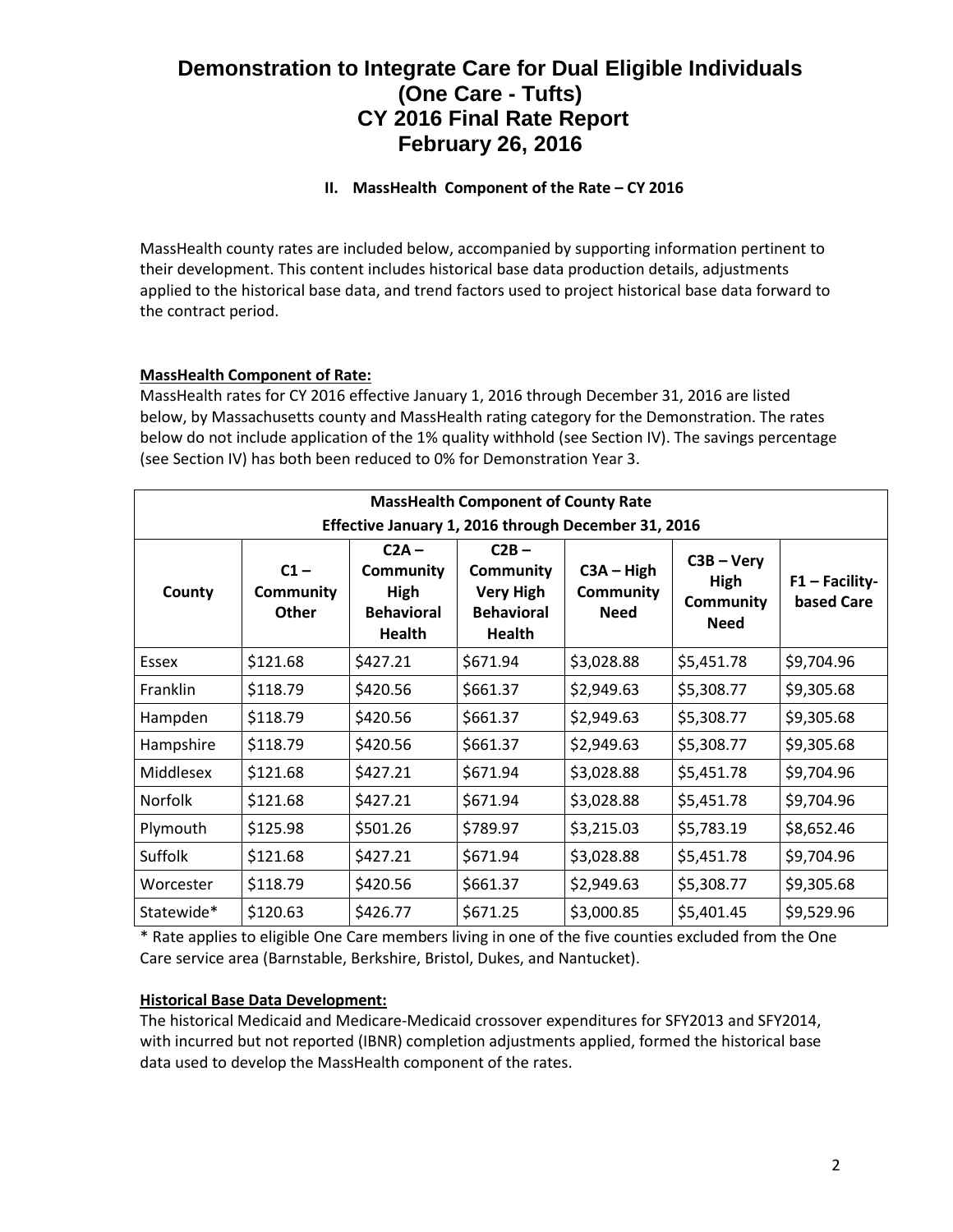The historical base data can be created by taking Medicaid and crossover expenditures reported in the MassHealth Information Sharing Package shared with One Care plans, using the mapping provided below to map detailed base data categories of service to rate development categories of service, mapping One Care counties to geographic regions (see *Counties and Regions* subsection), and applying the completion factors included below. For convenience, per member per month (PMPM) expenditures with IBNR are provided at the end of this report in Section VI for Medicaid and crossover claims by calendar year, region, rating category and category of service.

## *Rating Categories*:

MassHealth assigns members to a rating category based on institutional status (long-term facility versus community), diagnosis information, and the minimum data set — home care (MDS–HC) assessment tool. Because rates are set based on historical FFS claims data, for rate-setting purposes, MassHealth stratifies members into rating categories using a proxy method, which is summarized in the table below.

| <b>Rating Category</b>  | <b>Description</b>                                                                                                                                                                                                                                                                                      |  |  |
|-------------------------|---------------------------------------------------------------------------------------------------------------------------------------------------------------------------------------------------------------------------------------------------------------------------------------------------------|--|--|
| F1: Facility-Based Care | <b>Demonstration Process</b><br>Includes individuals identified by MassHealth as having a long-term<br>facility stay of more than 90 days. Applicable facilities include nursing<br>facilities, chronic rehabilitation, and psychiatric hospitals.                                                      |  |  |
|                         | Proxy Method<br>The base data for this rating category was developed based on<br>member months and expenditures in a facility beyond the first 90<br>days. Applicable facilities include nursing facilities, chronic<br>rehabilitation, and psychiatric hospitals.                                      |  |  |
| C3: Community Tier 3    | <b>Demonstration Process</b><br>Includes individuals who do not meet F1 criteria and for whom a<br><b>MDS-HC</b> assessment indicates:<br>Have a skilled nursing need to be met by the One Care plan seven<br>days a week.                                                                              |  |  |
|                         | Have two or more activities of daily living (ADL) limitations, and<br>٠<br>three or more days a week of skilled nursing needs to be met by<br>the One Care plan.                                                                                                                                        |  |  |
|                         | Have four or more ADL limitations.                                                                                                                                                                                                                                                                      |  |  |
|                         | Proxy Method                                                                                                                                                                                                                                                                                            |  |  |
|                         | The base data for this rating category was developed based on<br>member months and expenditures not in F1 that are within episodes<br>of three plus consecutive months in which a member is in a facility<br>and/or using more than \$500 in community-based long-term services<br>and supports (LTSS). |  |  |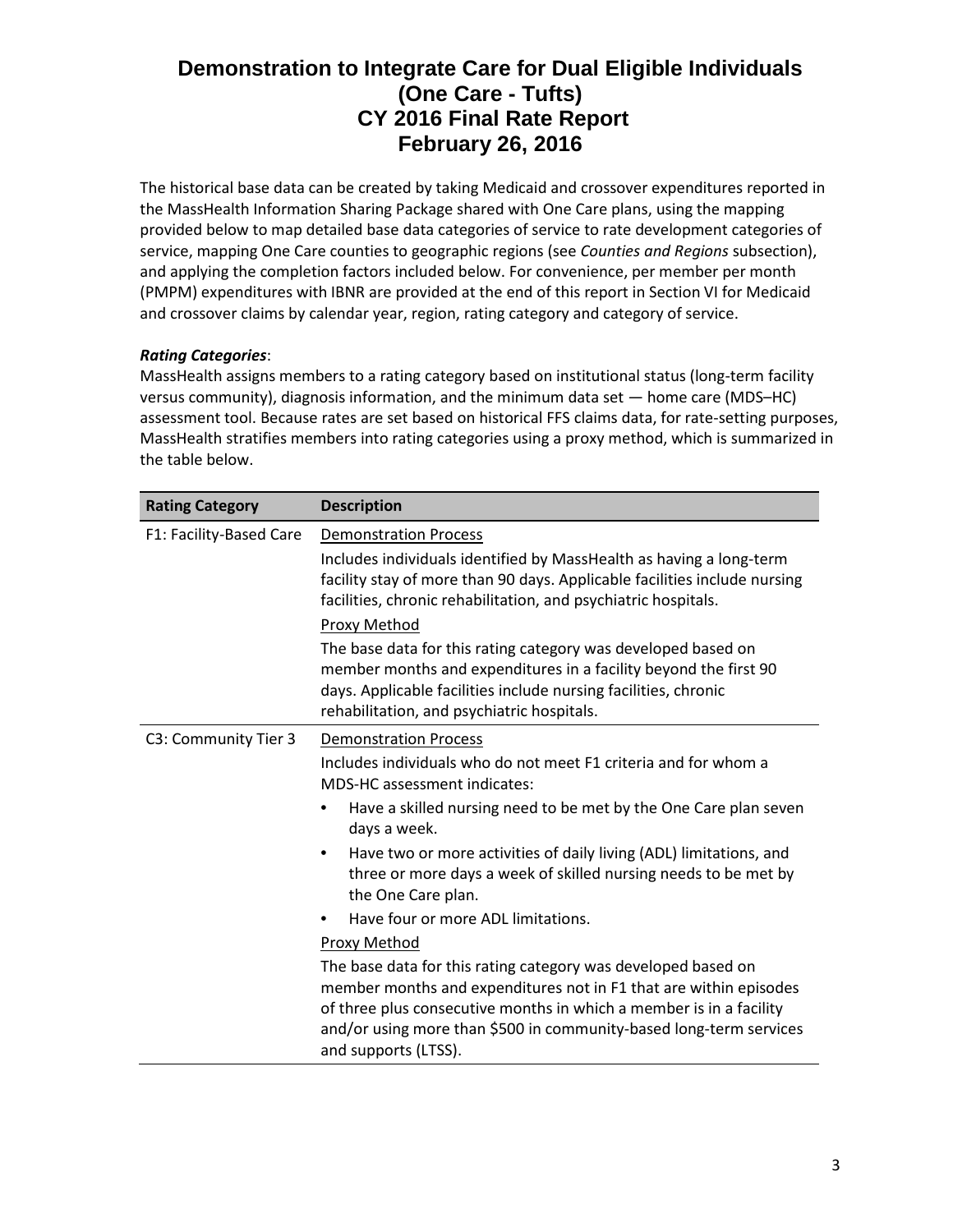| <b>Rating Category</b> | <b>Description</b>                                                                                                                                                                                                                                                                                                                                                                |
|------------------------|-----------------------------------------------------------------------------------------------------------------------------------------------------------------------------------------------------------------------------------------------------------------------------------------------------------------------------------------------------------------------------------|
| C2: Community Tier 2   | <b>Demonstration Process</b><br>Includes individuals who do not meet F1 or C3 criteria and who have<br>one or more of the following behavioral health diagnoses listed by<br>ICD-10 code, validated by medical records, reflecting an ongoing,<br>chronic condition such as schizophrenia or episodic mood disorders,<br>psychosis, or alcohol/drug dependence, not in remission: |
|                        | F10.20-F10.29, excluding F10.21.<br>$\bullet$                                                                                                                                                                                                                                                                                                                                     |
|                        | F11.20-F11.29, excluding F11.21.<br>٠                                                                                                                                                                                                                                                                                                                                             |
|                        | F12.20-F12.29, excluding F12.21.<br>٠                                                                                                                                                                                                                                                                                                                                             |
|                        | F13.20-F13.29, excluding F13.21.<br>$\bullet$                                                                                                                                                                                                                                                                                                                                     |
|                        | F14.20-F14.29, excluding F14.21.<br>٠                                                                                                                                                                                                                                                                                                                                             |
|                        | F15.20-F15.29, excluding F15.21.                                                                                                                                                                                                                                                                                                                                                  |
|                        | F16.20-F16.29, excluding F16.21.<br>$\bullet$                                                                                                                                                                                                                                                                                                                                     |
|                        | F18.20-F18.29, excluding F18.21.<br>٠                                                                                                                                                                                                                                                                                                                                             |
|                        | F19.20-F19.29, excluding F19.21.<br>٠                                                                                                                                                                                                                                                                                                                                             |
|                        | F20.0-F20.9, F25.0-F25.9 (schizophrenia).<br>$\bullet$                                                                                                                                                                                                                                                                                                                            |
|                        | F28, F9 (other psychosis).                                                                                                                                                                                                                                                                                                                                                        |
|                        | F30.0-F30.9 (bipolar).                                                                                                                                                                                                                                                                                                                                                            |
|                        | F31.0-F31.9 (bipolar).                                                                                                                                                                                                                                                                                                                                                            |
|                        | F32.0-F32.9 (major depression).                                                                                                                                                                                                                                                                                                                                                   |
|                        | F33.0-F33.9 (major depression).                                                                                                                                                                                                                                                                                                                                                   |
|                        | F34.8, F34.9, F39 (mood disorders).                                                                                                                                                                                                                                                                                                                                               |
|                        | <b>Proxy Method</b><br>The base data for this rating category was developed based on<br>member months and expenditures not in F1 or C3, who had any claims                                                                                                                                                                                                                        |

in the Medicaid FFS data with a qualifying diagnosis (listed above) and/or non-outpatient claims in the Medicare–Medicaid crossover or Medicare FFS data with a qualifying diagnosis (listed above).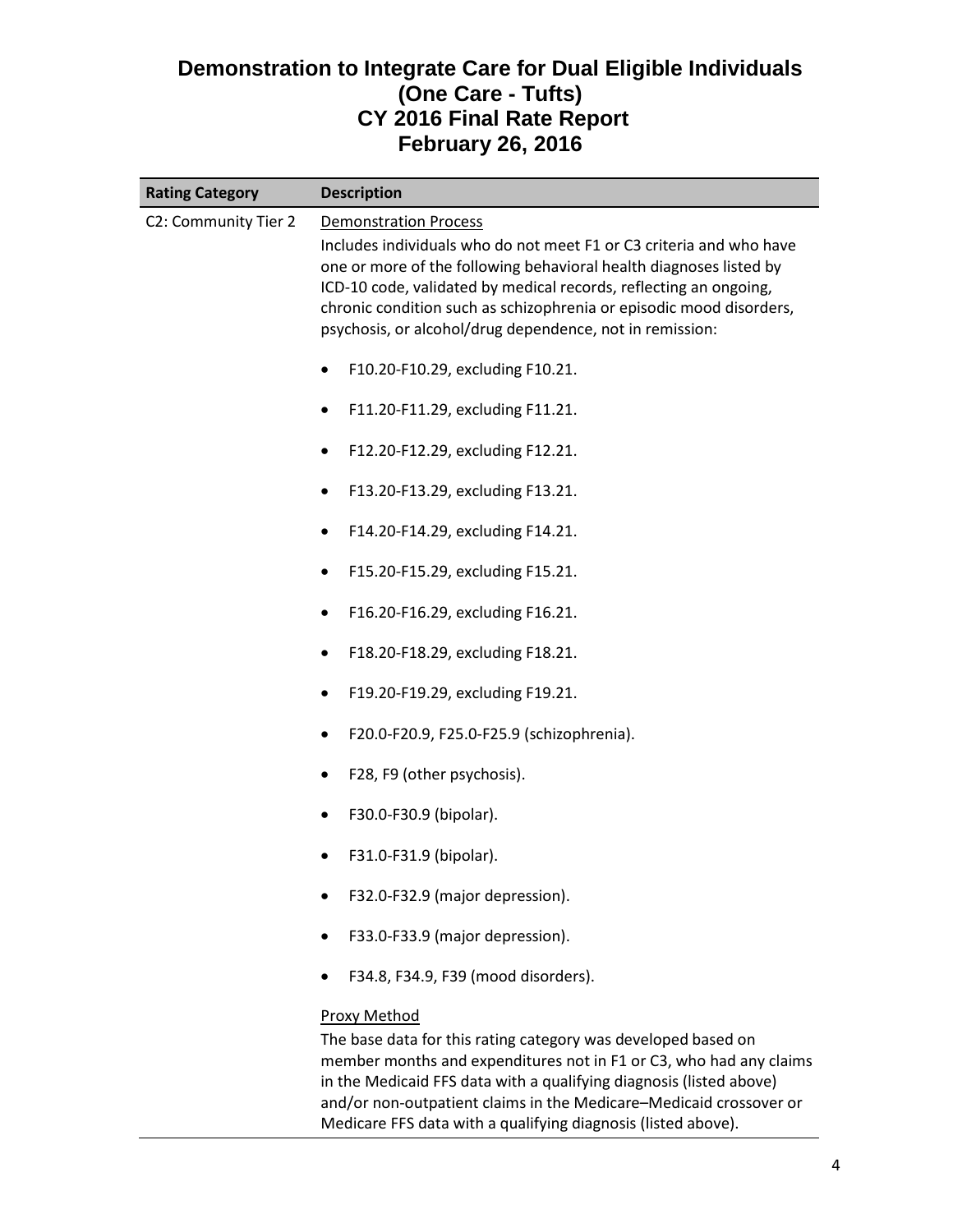| <b>Rating Category</b>                    | <b>Description</b>                                                                                                               |
|-------------------------------------------|----------------------------------------------------------------------------------------------------------------------------------|
| C1: Community Tier 1<br>- Community Other | <b>Demonstration Process</b><br>Includes individuals in the community who do not meet the F1, C3, or<br>C <sub>2</sub> criteria. |
|                                           | Proxy Method                                                                                                                     |
|                                           | The base data for this rating category was developed based on<br>member months and expenditures not in F1, C3, or C2.            |

After an enrollee is assessed, the MDS-HC assessed rating category may differ from the rating category into which he or she was proxied at enrollment. To address this issue, MassHealth began making retroactive rating category adjustments to plans' monthly capitation payments in October 2014, compensating plans for up to 3 months of difference between assessed and proxied rating categories.

### **C2 Rating Category Split**

In order to further mitigate risk of adverse risk selection to One Care plans, MassHealth will further refine the C2 RC, classifying enrollees into:

- − C2A: Community Tier 2 Community High Behavioral Health
- − C2B: Community Tier 2 Community Very High Behavioral Health

The C2B rating category includes all the requirements of the 2013 C2-Community High Behavioral Health rating category, but also includes criteria related to specific co-morbid behavioral health and substance abuse conditions. The C2B rating category will include individuals with at least one mental health diagnosis (ICD-10 F20.0-F20.9, F25.0-F25.9, F30.0-F30.9, F31.0-F31.9, F32.0-F32.9, F33.0- F33.9, F28, F29, F34.8, F34.9, or F39), *and* at least one substance abuse diagnosis (ICD-10 F10.20- F10.29, F11.20-F11.29, F12.20-F12.29, F13.20-F13.29, F14.20-F14.29, F15.20-F15.29, F16.20-F16.29, F18.20-F18.29, or F19.20-F19.29). Any individual that meets the overall C2 criteria, but does not meet the C2B criteria, would be classified as C2A.

## **C3 Rating Category Split**

In order to further mitigate risk of adverse risk selection to One Care plans, MassHealth will further refine the C3 RC, classifying enrollees into:

- − C3A: Community Tier 3 High Community Need
- − C3B: Community Tier 3 Very High Community Need

The C3B rating category includes all the requirements of the 2013 C3-High Community Needs rating category, but also includes criteria related to specific diagnoses. The C3B rating category will include individuals with a diagnosis of Quadriplegia (ICD-10 G80.0 or G82.50-G82.54), ALS (ICD-10 G12.21), Muscular Dystrophy (ICD-10 G71.0 or G71.2), and/or Respirator Dependence (ICD-10 Z99.11 or Z99.12). Any individual that meets the overall C3 criteria, but does not meet the C3B criteria, would be classified as C3A.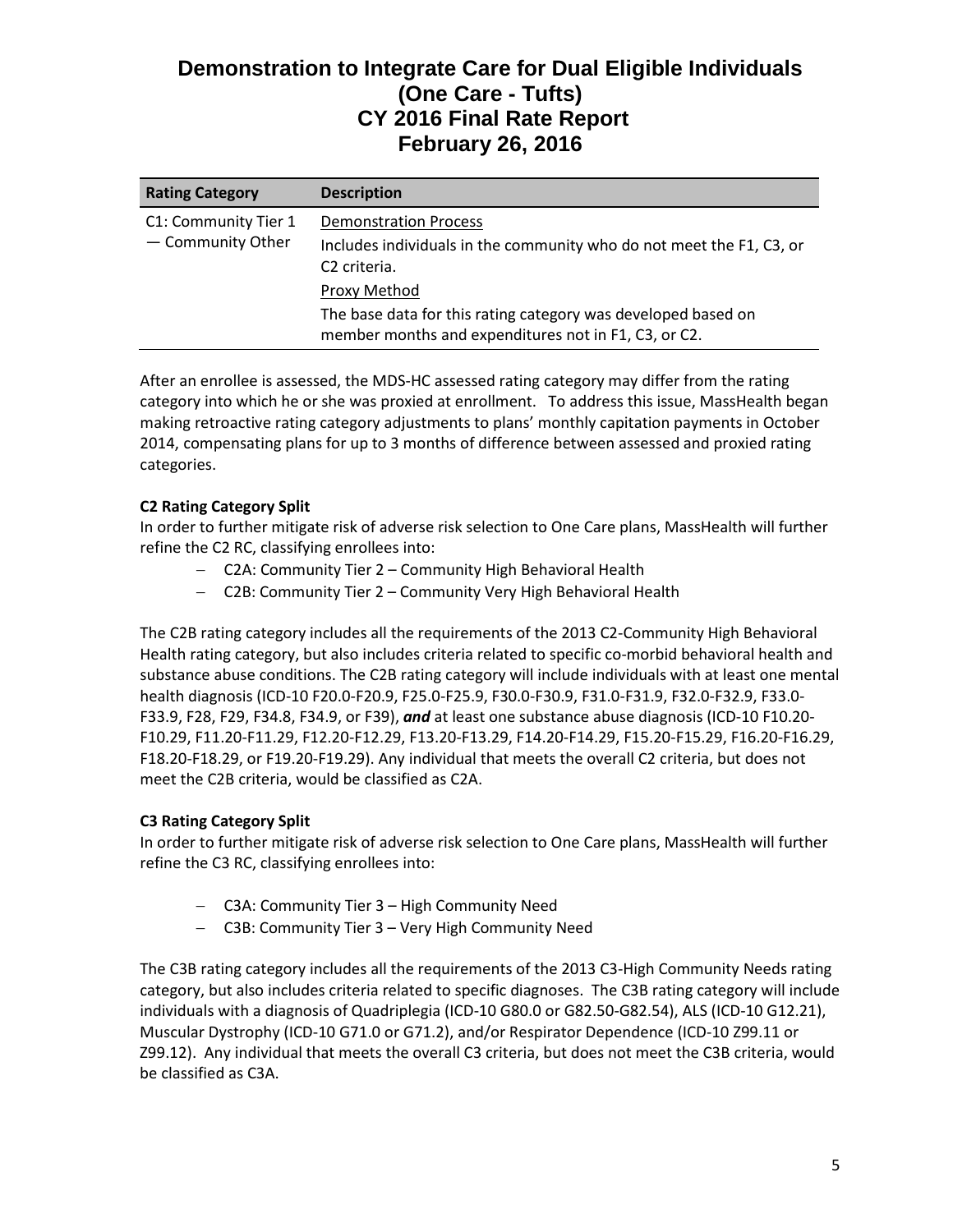#### **Rate Relativity Factors**

The rate relativity process used to develop the capitation rates for the C2A/C2B and C3A/C3B rating categories can be described at a high level as:

- − Relative total costs of C2A/C2B and C3A/C3B to the overall C2 and C3 rating categories, respectively, were developed using the base data.
- − Projected costs for the C2 and C3 rating categories were developed by region following the same process as was used for CY 2013 rates.
- − The C2A/C2B and the C3A/C3B relativity factors were applied to the total projected medical PMPM for the C2 and C3 rating categories, respectively, to develop projected costs for the C2A/C2B and C3A/C3B rating categories.
- − Adjustments for administration, seasonality, savings and enrollee contribution to care were applied to produce the final capitation rates.

The C2A and C2B rate relativity factors applied to the C2 projected expenditures are:

|     | Eastern  | Western   | The Cape |
|-----|----------|-----------|----------|
| C2A | $-10.3%$ | $-10.1\%$ | $-7.1\%$ |
| C2R | 43.0%    | 43.3%     | 48.1%    |

The C3A and C3B rate relativity factors applied to the C3 projected expenditures are:

|      | Eastern | Western | The Cape |
|------|---------|---------|----------|
| C3A  | $-3.9%$ | $-0.9%$ | $-3.4%$  |
| C3B. | 73.3%   | 78.8%   | 74.3%    |

#### *Category of Service Mapping:*

The following is a category of service mapping between the services reflected in the MassHealth base data and the service categories used in the rate development process. Descriptions of the MassHealth detailed categories of service can be found in Section 3 of the MassHealth Information Sharing Package, "Base Data Detail."

#### Medicaid Claims:

| <b>Rate Development</b><br><b>Category of Service</b> | <b>MassHealth Base Data</b><br><b>Detailed Category of Service</b> |
|-------------------------------------------------------|--------------------------------------------------------------------|
| Inpatient - Non-MH/SA                                 | IP - Non-Behavioral Health                                         |
| Inpatient MH/SA                                       | IP - Behavioral Health                                             |
| <b>Hospital Outpatient</b>                            | <b>Hospital Outpatient</b>                                         |
| <b>Outpatient MH/SA</b>                               | <b>Outpatient BH</b>                                               |
| Professional                                          | Professional                                                       |
| HCBS/Home Health                                      | <b>Community LTSS</b>                                              |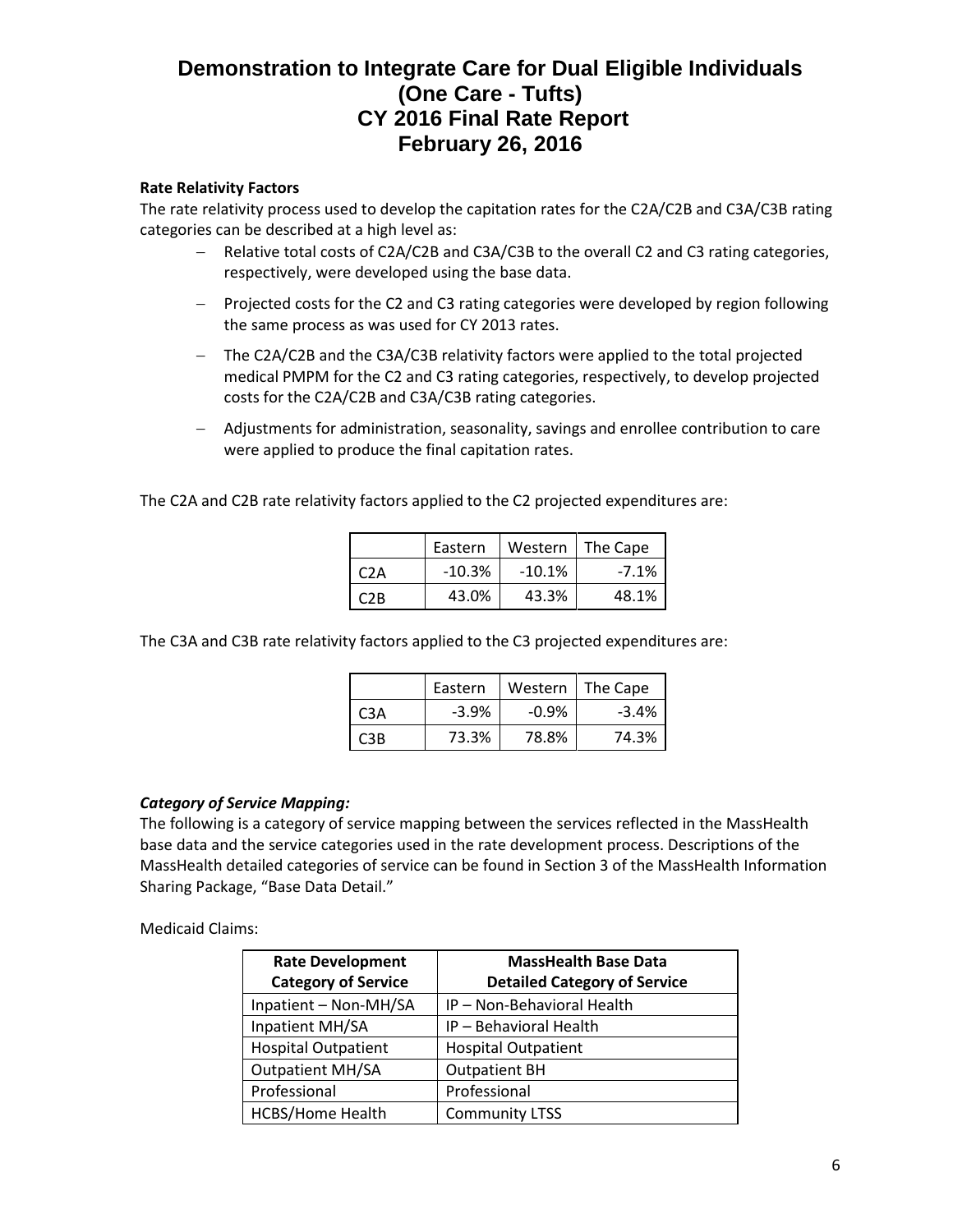| <b>LTC Facility</b>   | LTC.                  |
|-----------------------|-----------------------|
| Pharmacy (Non-Part D) | Non-Part D Pharmacy   |
| DME and Supplies      | DME and Supplies      |
| Transportation        | Transportation        |
| All Other             | <b>Other Services</b> |

### Crossover Claims:

| <b>Rate Development</b><br><b>Category of Service</b> | <b>MassHealth Base Data</b><br><b>Detailed Category of Service</b> |
|-------------------------------------------------------|--------------------------------------------------------------------|
| Inpatient - Non-MH/SA                                 | IP - Non-Behavioral Health                                         |
| Inpatient MH/SA                                       | IP - Mental Health                                                 |
|                                                       | IP - Substance Abuse                                               |
| <b>Hospital Outpatient</b>                            | $HOP - ER / Urgent Care$                                           |
|                                                       | HOP - Lab / Rad                                                    |
|                                                       | $HOP - Other$                                                      |
|                                                       | HOP - Pharmacy                                                     |
|                                                       | HOP-PT/OT/ST                                                       |
| <b>Outpatient MH/SA</b>                               | <b>HOP - Behavioral Health</b>                                     |
|                                                       | Prof - Behavioral Health                                           |
| Professional                                          | Prof - HIP Visits                                                  |
|                                                       | Prof-Lab / Rad                                                     |
|                                                       | Prof-OP Visits                                                     |
|                                                       | Prof-Other                                                         |
| <b>HCBS/Home Health</b>                               | Home Health                                                        |
|                                                       | <b>SNF</b>                                                         |
| <b>LTC Facility</b>                                   | Hospice                                                            |
| <b>DME</b> and Supplies                               | <b>DME</b> and Supplies                                            |
| Transportation                                        | Transportation                                                     |

## *Historical Base Data Completion Factors*:

The MassHealth base data do not reflect an estimate for IBNR expenditures. Medicaid and crossover claims processed by MassHealth through February 22, 2015 are reported in the MassHealth base data. To construct the historical base data, the following completion factors have been applied to both the Medicaid data and the crossover data reported in the Data Book.

|                            | <b>Medicaid Claims</b><br><b>Completion</b><br><b>Factors</b> |                    |
|----------------------------|---------------------------------------------------------------|--------------------|
| <b>Category of Service</b> | <b>SFY</b><br>2013                                            | <b>SFY</b><br>2014 |
| Inpatient-Non-MH/SA        | 1.001                                                         | 1.027              |
| Inpatient MH/SA            | 1.001                                                         | 1.027              |
| <b>Hospital Outpatient</b> | 1.000                                                         | 1.004              |
| <b>Outpatient MH/SA</b>    | 1.000                                                         | 1.004              |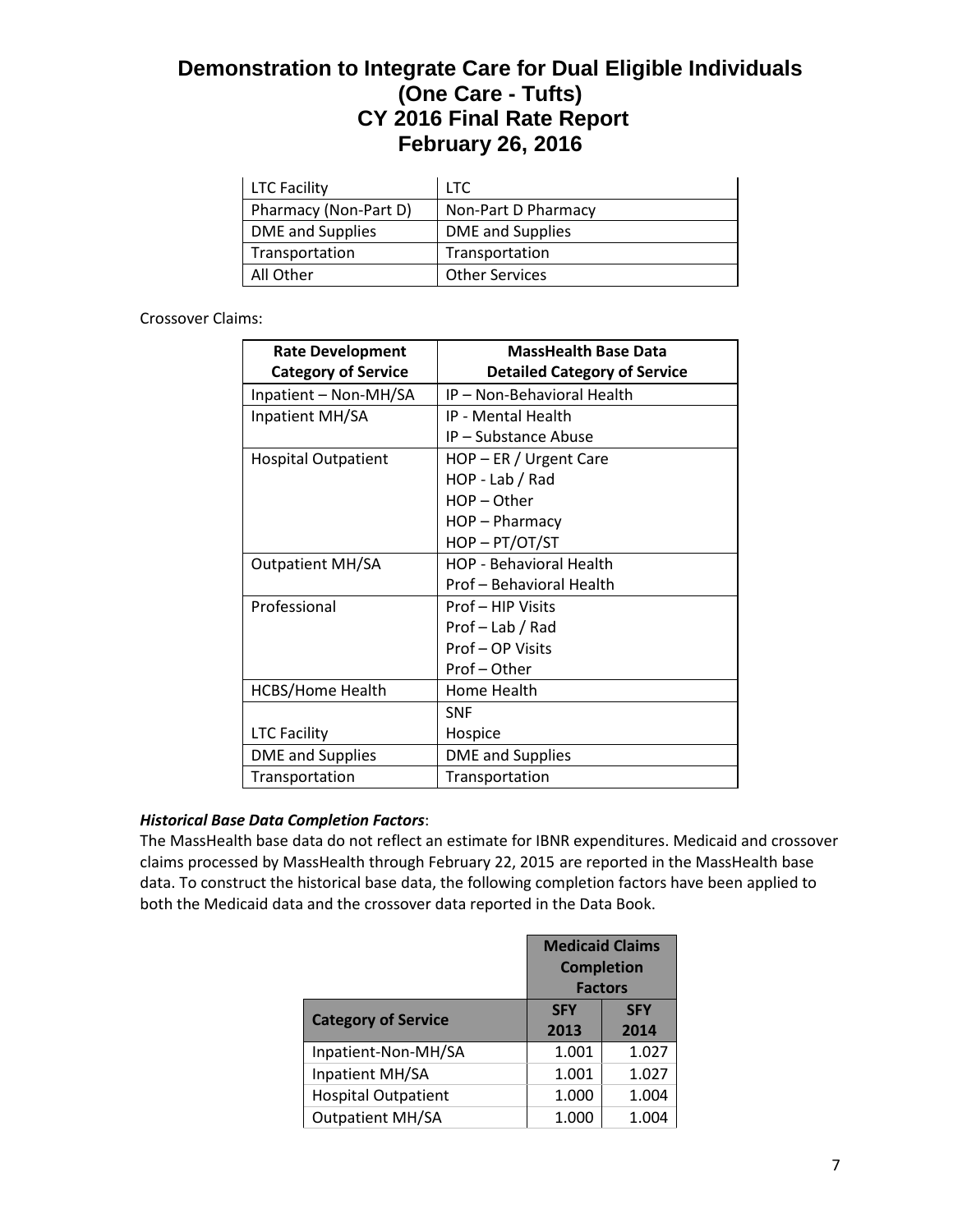| Professional            | 1.000 | 1.004 |
|-------------------------|-------|-------|
| <b>HCBS/Home Health</b> | 1.000 | 1.001 |
| <b>LTC Facility</b>     | 1.001 | 1.010 |
| Pharmacy (Non-Part D)   | 1.000 | 1.004 |
| <b>DME</b> and Supplies | 1.000 | 1.004 |
| Transportation          | 1.000 | 1.004 |
| All Other               | 1.000 | 1.004 |
| <b>All Services</b>     | 1.000 | 1.005 |

|                            | <b>Crossover Claims</b><br><b>Completion</b><br><b>Factors</b> |                    |
|----------------------------|----------------------------------------------------------------|--------------------|
| <b>Category of Service</b> | <b>SFY</b><br>2013                                             | <b>SFY</b><br>2014 |
| Inpatient-Non-MH/SA        | 1.001                                                          | 1.023              |
| Inpatient MH/SA            | 1.001                                                          | 1.023              |
| <b>Hospital Outpatient</b> | 1.003                                                          | 1.014              |
| <b>Outpatient MH/SA</b>    | 1.003                                                          | 1.014              |
| Professional               | 1.003                                                          | 1.014              |
| <b>HCBS/Home Health</b>    | 1.000                                                          | 1.000              |
| <b>LTC Facility</b>        | 1.000                                                          | 1.007              |
| Pharmacy (Non-Part D)      | 1.002                                                          | 1.023              |
| <b>DME</b> and Supplies    | 1.002                                                          | 1.023              |
| Transportation             | 1.002                                                          | 1.023              |
| All Other                  | 1.002                                                          | 1.023              |
| <b>All Services</b>        | 1.002                                                          | 1.015              |

## *Counties and Regions*:

Rates will be paid on a Massachusetts county and MassHealth rating category basis. Rates, however, have been developed regionally. Five counties are not included in any of the One Care plan service areas:

- − Barnstable.
- − Bristol.
- − Berkshire.
- − Dukes.
- − Nantucket.

As the Demonstration does not currently operate in these counties, any applicable claims and eligibility data for these counties has been removed from the base data. The resulting geographic classifications are as follows:

Eastern: Essex, Middlesex, Norfolk and Suffolk counties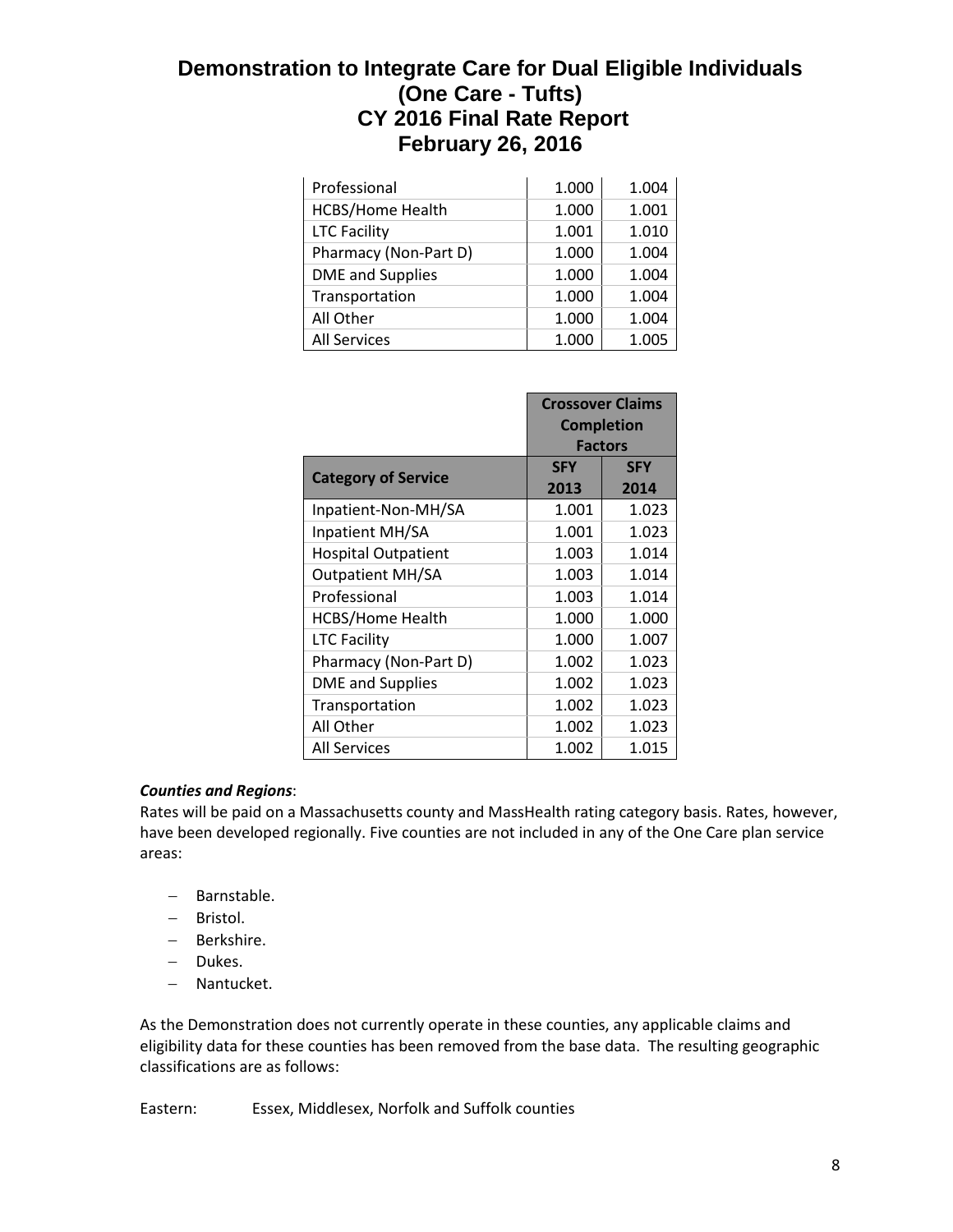Western: Franklin, Hampden, Hampshire and Worcester counties The Cape: Plymouth county

It is possible for a One Care member to move to one of the five counties excluded from the One Care service area and maintain One Care eligibility. For Demonstration Year 3, a "statewide" rate was developed. Because there is a high likelihood that these members are using the same service providers that they were when they were in the One Care service area, this rate is a statewide, weighted average rate based on the counties that are part of the One Care service area.

Adjustment information below is provided by geographic region.

### **Adjustments to Historical Base Data:**

As outlined in Appendix 6 of the MOU for this Demonstration and further detailed in Section 4 of the three-way contract, rates have been developed based on expected costs for this population had the Demonstration not existed. The adjustments included below have been made to the historical base data to reflect the benefits and costs that will apply in CY 2016 to fee-for-service dual eligible individuals. As described above, most adjustments specific to the C2 and C3 rating categories are made prior to the application of C2A/C2B and C3A/C3B relativity factors to the projected rates.

## *Transitional Living Program:*

In recognition of the level of care required for members in Transitional Living Programs, MassHealth is in the process of developing a new rating category to compensate plans appropriately for these members. Until this new rating category is developed and implemented, MassHealth will pay for all services related to the Transitional Living Program outside of the capitation rates. The following adjustments were made to account for the removal of these services from the HCBS/Home Health line of the base data:

| Year | Region   | C <sub>1</sub> | C <sub>2</sub> | C <sub>3</sub> | F <sub>1</sub> |
|------|----------|----------------|----------------|----------------|----------------|
| 2013 | Eastern  | $-22.3%$       | $-20.2%$       | $-0.7\%$       | 0.0%           |
|      | Western  | 0.0%           | 0.0%           | $0.0\%$        | 0.0%           |
|      | The Cape | 0.0%           | 0.0%           | $0.0\%$        | 0.0%           |
| 2014 | Eastern  | $-27.4%$       | $-19.6%$       | $-0.6%$        | 0.0%           |
|      | Western  | 0.0%           | 0.0%           | $0.0\%$        | 0.0%           |
|      | The Cape | 0.0%           | 0.0%           | $-0.3%$        | 0.0%           |

## *Primary Care Fee Increase in the ACA:*

In accordance with ACA Section 1202, MassHealth raised its payment rates for primary care in January 2013. While primary care tends to be covered under Medicare for dual eligibles, this fee increase impacted the FFS Medicaid cross-over claim costs for primary care. MassHealth discontinued the ACA Section 1202 fee increases on January 1, 2015. Because a portion of the base data for CY 2016 included these increased payments, an adjustment was made to remove the impact of the fee increase from the professional line as demonstrated below: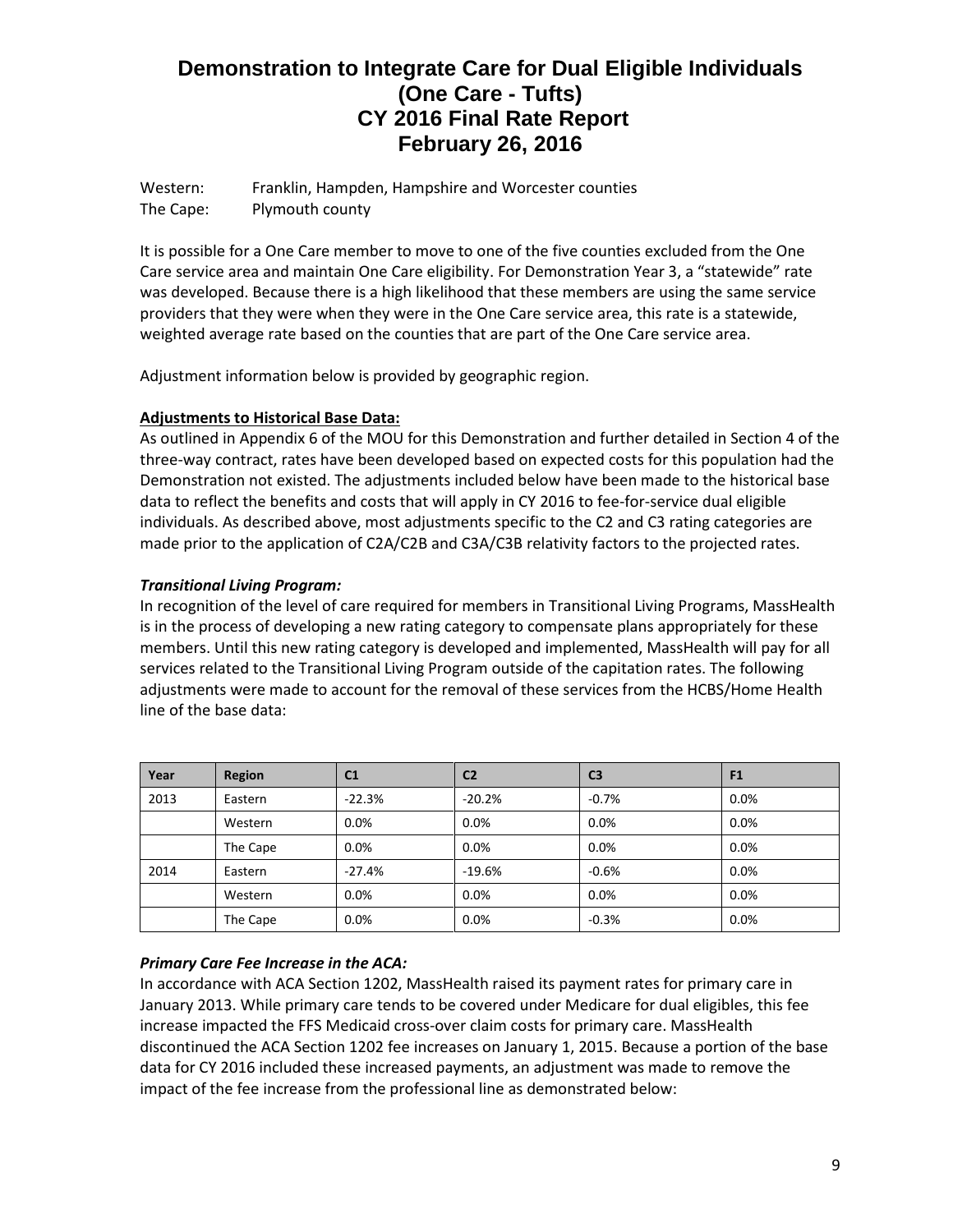| Adjustment:                 | ACA Section 1202 |
|-----------------------------|------------------|
| <b>Category of Service:</b> | Professional     |

| Region   | C <sub>1</sub> | C <sub>2</sub> | C <sub>3</sub> |          |
|----------|----------------|----------------|----------------|----------|
| Eastern  | $-27.2%$       | $-28.4%$       | $-39.2%$       | $-44.3%$ |
| Western  | $-27.1%$       | $-35.0%$       | $-42.0%$       | $-49.4%$ |
| The Cape | $-25.3%$       | $-32.6%$       | $-33.2%$       | $-51.0%$ |

### *MassHealth Home Health Appeals:*

Information on the amount recovered is captured on a cash basis rather than date of service basis and is not specific to the target duals population. Based on the most recent available information on recovery dollars for the entire state (all 14 counties), a reasonable estimate of Medicare home health for target duals included in the base data is approximately \$200,000 annually. To account for the removal of the five counties that are not included in one of the One Care plans service areas, the \$200,000 annual figure was applied to the SFY2013 and SFY2014 base data for the entire state, and the adjustment was applied to the county-excluded base.

### *Pharmacy Rebates:*

The MassHealth One Care historical base data does not reflect potential Federal Omnibus Budget Reconciliation Act (OBRA) rebates. Potential OBRA rebates on non-Part D drugs comprise an estimated 5.9% of total pharmacy spending for the entire state. This rebate percentage is based on forecasts developed by MassHealth for all dual eligibles (including partial duals and waiver participants) in the state under the age of 65 during SFY2014. This percentage was then applied to the base data reflecting the excluded counties. In addition, MassHealth has an agreement in place for supplemental rebates on diabetic test strips. MassHealth estimated that there is approximately \$1.2M in potential rebates in SFY2013 and SFY2014 on diabetic test strips for the entire dual eligible population. This number was adjusted to reflect the target duals population and is expected to produce an extra 5.1% in pharmacy rebates for this population.

#### *Personal Care Attendant (PCA) Time and Administration:*

Effective July 1, 2015, the Massachusetts Earned Sick Time Law allows PCAs to accrue paid sick time. Additionally, effective January 1, 2016, MassHealth is considered a joint employer of Personal Care Attendants (PCAs) for the purposes of the Fair Labor Standards Act (FLSA). Consistent with the FLSA, MassHealth is required to provide PCAs with travel pay and overtime. MassHealth is paying for any overtime and travel costs outside the One Care capitation rates; however, the additional fiscal intermediary (FI) administration expenses associated with reporting and tracking costs associated with PCA overtime and travel costs is included in the capitation rates.

The PCA earned sick leave and FI administrative expense adjustments reflect the PCA mix of services, resulting in the following increases to the HCBS/Home Health COS: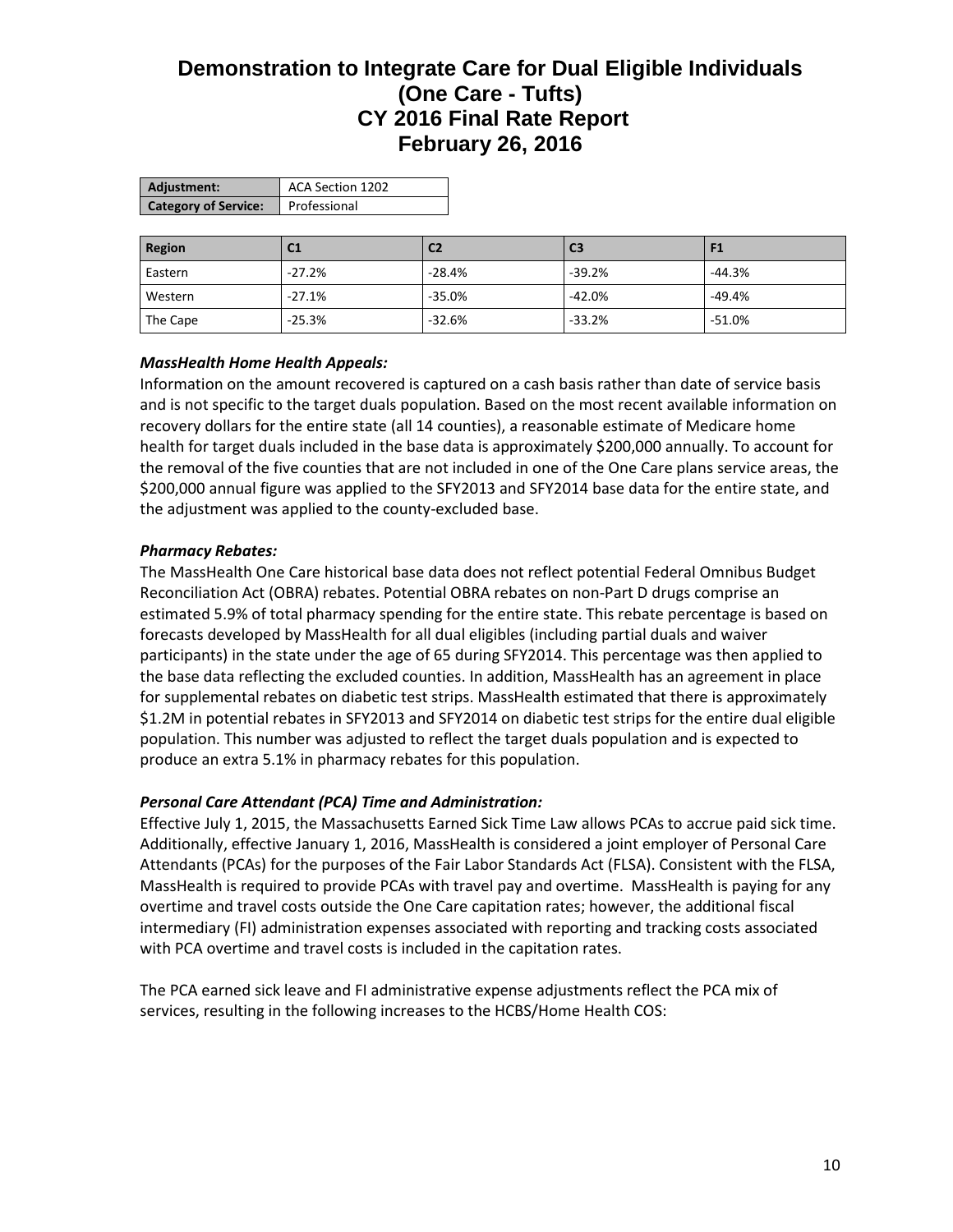| Adjustment:                 | PCA Time and Administration |  |
|-----------------------------|-----------------------------|--|
| <b>Category of Service:</b> | <b>HCBS/Home Health</b>     |  |

| Region   | C <sub>1</sub> | C <sub>2</sub> | C <sub>3</sub> | F <sub>1</sub> |
|----------|----------------|----------------|----------------|----------------|
| Eastern  | $0.7\%$        | 0.2%           | 1.1%           | 0.4%           |
| Western  | 1.0%           | 0.3%           | 1.8%           | 1.2%           |
| The Cape | 1.1%           | 0.2%           | 1.4%           | 0.4%           |

### *Medicare Improvements for Patients and Providers Act:*

As of January 1, 2013, Medicare Part D began covering barbiturates (used in the treatment of epilepsy, cancer, or a chronic mental health disorder) and benzodiazepines. For the first 6 months of the SFY2013 and SFY2014 base period, these drugs were covered by MassHealth. Historical pharmacy experience for these specific drugs was reviewed and a downward adjustment to the rates was made to reflect the shift of responsibility from Medicaid to Medicare Part D for payment for these medications. Decreases were made to the pharmacy expense line as shown in the table below:

| Adjustment:                 | Part D Improvements   |
|-----------------------------|-----------------------|
| <b>Category of Service:</b> | Pharmacy (Non-Part D) |

| Region   | C <sub>1</sub> | C <sub>2</sub> | C <sub>3</sub> | 91       |
|----------|----------------|----------------|----------------|----------|
| Eastern  | $-5.2%$        | $-9.0%$        | $-7.4%$        | $-19.8%$ |
| Western  | $-4.1%$        | $-5.3%$        | $-4.3%$        | $-19.1%$ |
| The Cape | $-5.2%$        | $-0.4%$        | $-8.0%$        | $-18.1%$ |

Effective in January 2013 and again in January 2014, coinsurance for outpatient mental health services under Medicare Part B changed, now resembling coinsurance levels of other physical health services under Medicare Part B. Medicaid's portion of the Medicare Part B coinsurance for outpatient mental health services decreased from 40% in 2012 to 35% in 2013 and to 20% in 2014. The following table displays this impact to the Outpatient MH/SA COS:

| Region   | C1       | C2      | C <sub>3</sub> | F1       |
|----------|----------|---------|----------------|----------|
| Eastern  | $-13.9%$ | $-2.1%$ | $-3.3%$        | $-7.4%$  |
| Western  | $-11.6%$ | $-1.8%$ | $-3.2%$        | $-6.9%$  |
| The Cape | $-8.6%$  | $-1.2%$ | $-2.5%$        | $-10.4%$ |

#### *Dental Benefit Changes:*

The MassHealth dental benefit for adults was reduced effective July 2010. Effective January 1, 2013, MassHealth restored composite fillings for front teeth to the adult dental benefit. Effective March 1, 2014, MassHealth restored its adult dental benefit to include:

| D2140 - AMALGAM ONE SURFACE, PRIMARY OR PERMANE |  |
|-------------------------------------------------|--|
| D2150 - AMALGAM TWO SURFACES, PRIMARY OR PERMAN |  |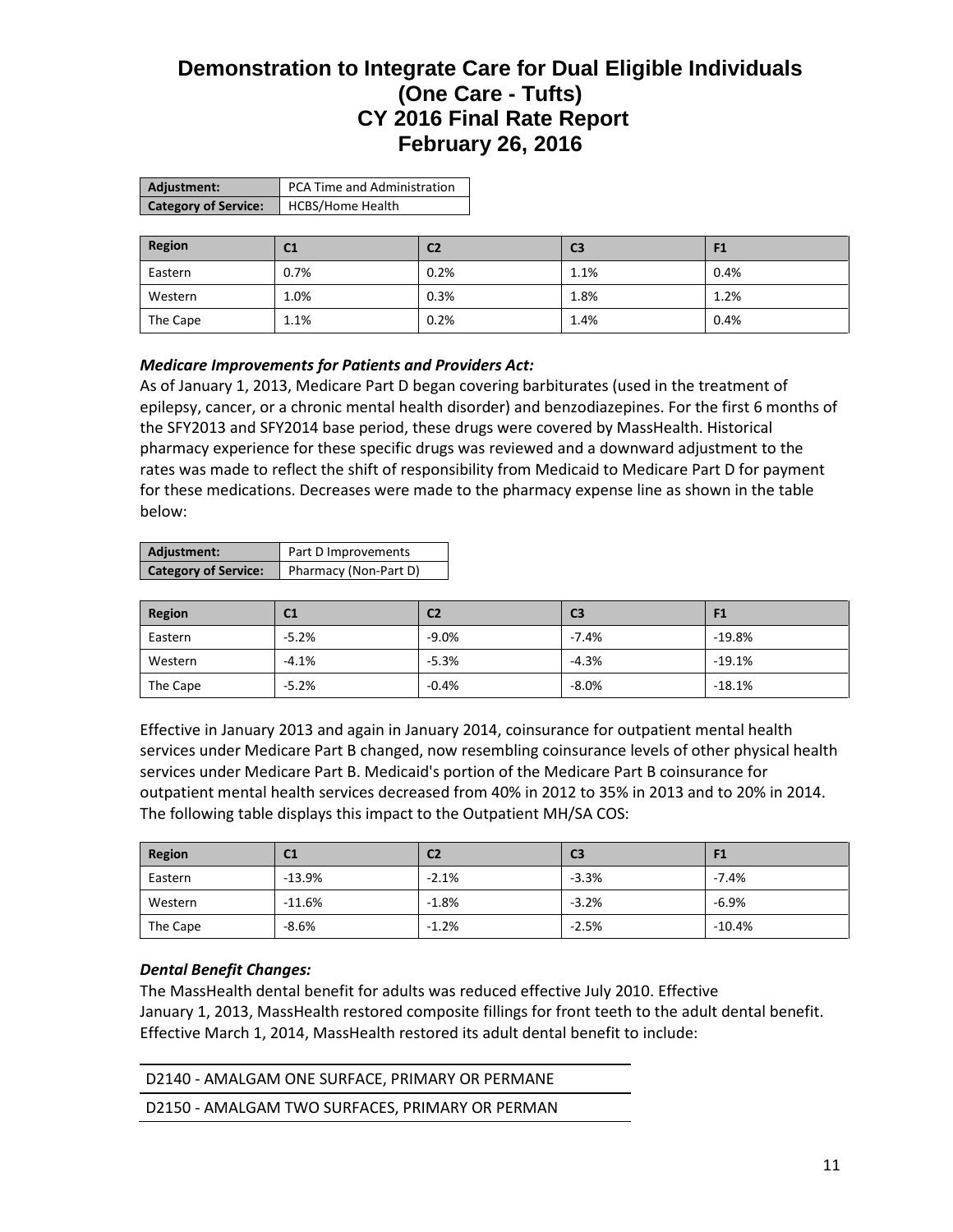D2140 - AMALGAM ONE SURFACE, PRIMARY OR PERMANE

D2160 - AMALGAM THREE SURFACES, PRIMARY OR PERM

D2161 - AMALGAM FOUR OR MORE SURFACES PRIMARY O

D2332 - RESIN-THREE SURFACES

D2335 - RESIN - FOUR/MORE SURFACES INVOLVING IN

D2391 - RESIN-BASED COMPOSITE-ONE SURFACE, POST

D2392 - RESIN-BASED COMPOSITE SURFACES,POSTERIO

D2393 - RESIN-BASED COMPOSITE 3 OR MORE SURFACE

D2394 - RESIN-BASED COMPOSITE 4+ SURFACES, POST

Effective May 15, 2015, MassHealth restored its denture benefits to include:

|  | D5110 - COMPLETE DENTURES (INCLUDING ROUTINE POST-DELIVERY CARE) |  |
|--|------------------------------------------------------------------|--|
|--|------------------------------------------------------------------|--|

D5120 – COMPLETE DENTURES (INCLUDING ROUTINE POST-DELIVERY CARE)

D5211 – PARTIAL DENTURES (INCLUDING ANY CONVENTIONAL CLASPS, RESTS, AND TEETH)

D5212 - PARTIAL DENTURES (INCLUDING ANY CONVENTIONAL CLASPS, RESTS, AND TEETH)

The adjustments below have been applied to the All Other COS historical base data to reflect the net effect of these benefit changes:

| Adjustment:                 | Dental    |
|-----------------------------|-----------|
| <b>Category of Service:</b> | All Other |

| Region   | C <sub>1</sub> | C <sub>2</sub> | C <sub>3</sub> |       |
|----------|----------------|----------------|----------------|-------|
| Eastern  | 69.3%          | 68.0%          | 21.8%          | 10.3% |
| Western  | 68.5%          | 52.4%          | 22.9%          | 14.2% |
| The Cape | 64.7%          | 80.3%          | 25.7%          | 34.1% |

In addition, a 6.0% adjustment was made to the All Other COS for all RCs to account for the fact that MassHealth members can receive the full scope of dental services (defined as the scope of services prior to MassHealth benefit reductions in July 2010) through hospitals and community health centers through the Commonwealth's Health Safety Net. These costs are not included in the FFS base data.

#### *Gender Reassignment Coverage:*

In RY15, the Commonwealth started to cover costs for services related to gender reassignment procedures for individuals with transgender/gender identity disorder. Prevalence rates were reviewed from studies related to gender reassignment, as well as potential cost of services for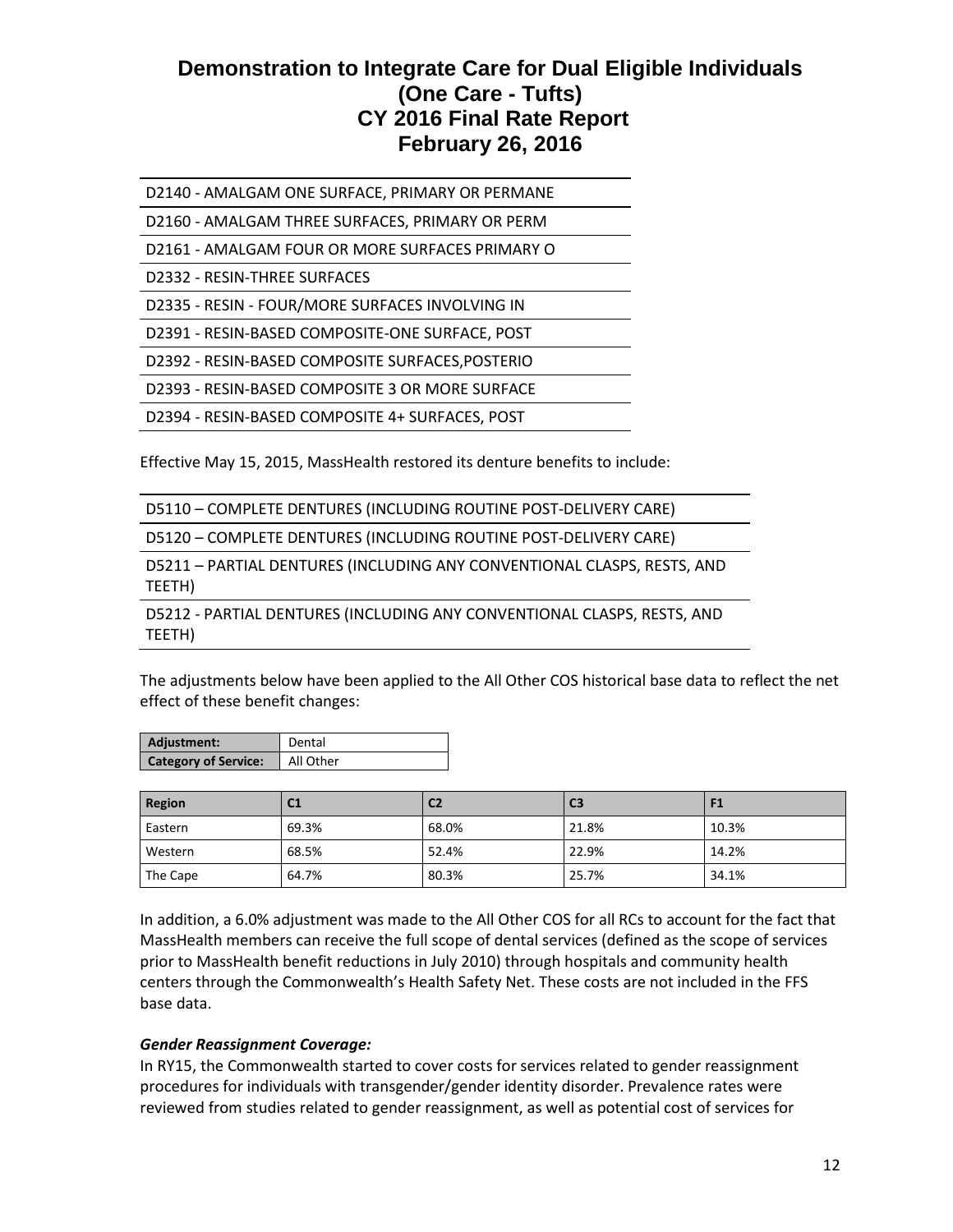gender reassignment procedures. MassHealth is including a small upward adjustment to the inpatient — non- MH/SA COS to cover the costs associated with gender reassignment procedures:

| Adjustment:                 | <b>Gender Reassignment</b> |
|-----------------------------|----------------------------|
| <b>Category of Service:</b> | $\vert$ IP – Non-MH/SA     |

| Region   | C1   | C2   | C <sub>3</sub> | F1      |
|----------|------|------|----------------|---------|
| Eastern  | 0.4% | 0.1% | 0.0%           | 0.0%    |
| Western  | 0.5% | 0.2% | 0.1%           | 0.0%    |
| The Cape | 0.3% | 0.2% | 0.0%           | $0.0\%$ |

## *Elder Affairs Home Care Program:*

The Home Care Program is a state-funded benefit for individuals ages 60+ that includes limited care coordination, and a package of community support services beyond what members can access through the State plan, including homemaker, personal care, respite services, and non-medical transportation. These services overlap with the expanded community supports benefit list in the One Care three-way contract. When MassHealth members who are eligible for these services and who have been receiving them from Elder Affairs enroll in One Care, they are disenrolled from the Home Care program. The CY 2016 One Care capitation rates include a 1.6% adjustment to the HCBS/Home Health COS for only the C3 rating category for the additional costs of providing Home Care program services.

#### *Department of Mental Health Psychiatric Claims:*

The One Care program covers inpatient and outpatient psychiatric claims costs from Department of Mental Health facilities, but not all costs are reflected in the historical base data. To account for these costs, the following adjustments were applied to the C2 and F1 populations for Inpatient MH/SA and Outpatient MH/SA COS:

| <b>Inpatient MH/SA</b>  | C <sub>1</sub> | C <sub>2</sub> | C <sub>3</sub> | F <sub>1</sub> |
|-------------------------|----------------|----------------|----------------|----------------|
| Eastern                 | 0.0%           | 36.9%          | 0.0%           | 23.8%          |
| Western                 | 0.0%           | 79.0%          | 0.0%           | 575.1%         |
| The Cape                | 0.0%           | 40.8%          | 0.0%           | 876.2%         |
|                         |                |                |                |                |
| <b>Outpatient MH/SA</b> | C <sub>1</sub> | C <sub>2</sub> | C3             | F <sub>1</sub> |
| Eastern                 | 0.0%           | 1.1%           | 0.0%           | 1.0%           |
| Western                 | 0.0%           | 0.0%           | 0.0%           | 0.0%           |
| The Cape                | 0.0%           | 1.6%           | 0.0%           | 1.6%           |

## *Diversionary Behavioral Health:*

Certain diversionary behavioral health services that are covered under the One Care program for non-institutionalized members are not included in the FFS base data. The CY2016 rates include a 26.8% adjustment to the Outpatient MH/SA COS for the costs of covering these services for the C1, C2, and C3 populations. These diversionary behavioral health services include the following:

• Enhanced acute treatment services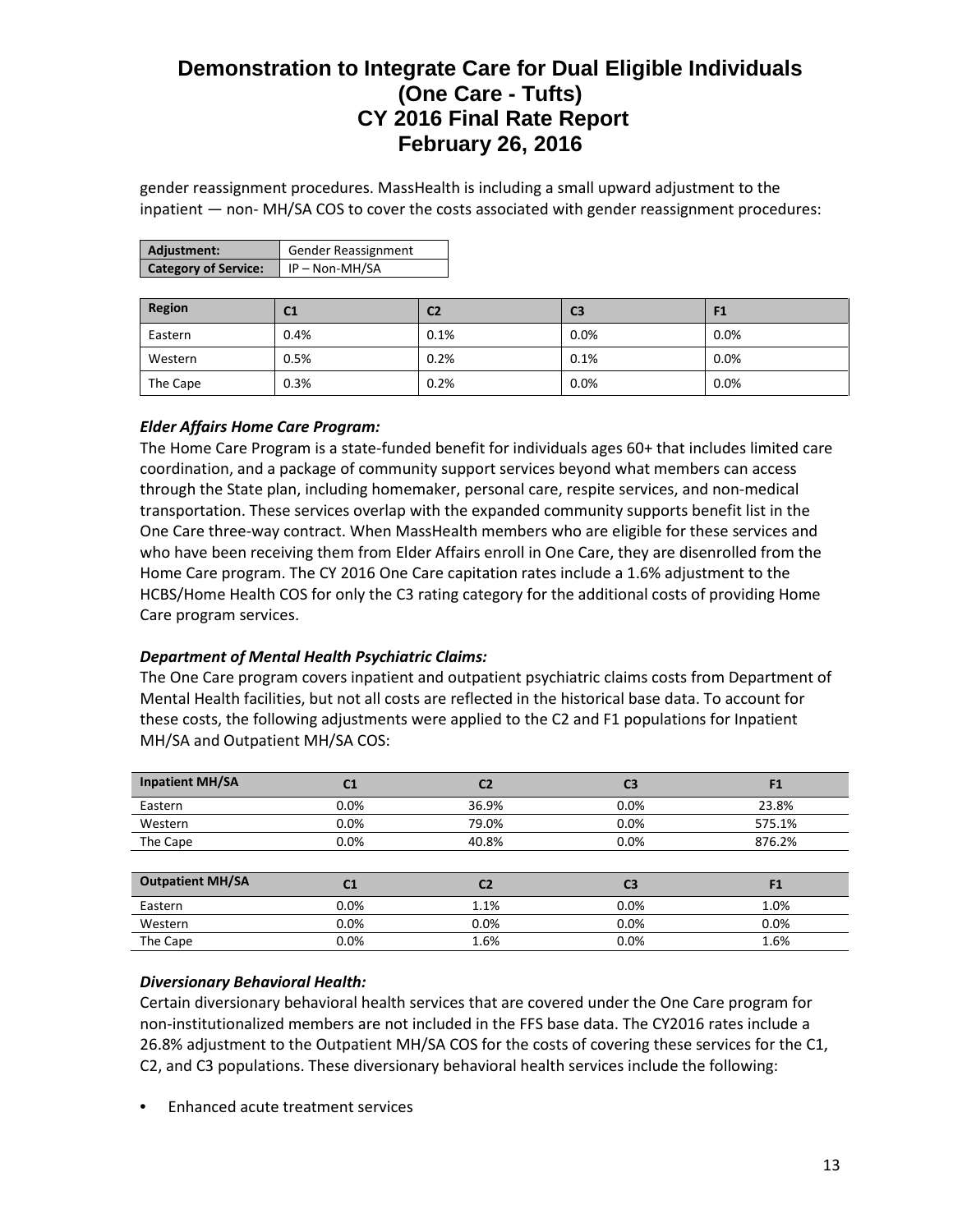- Inpatient/dual diagnosis level III A detox
- Community support
- Day treatment
- Recovery support navigator
- Structured outpatient addictions program

#### *Provider Payment Changes:*

MassHealth made several changes to FFS fee schedules that were not fully reflected or not reflected at all in the base data:

Rate increases for non-evaluation and management codes for mental health services in community health centers and mental health centers were effective January 1, 2014. Further increases will come into effect on June 1, 2016. These changes resulted in an increase to the Outpatient MH/SA COS as displayed below:

| <b>Region</b> |      |      | C3   |      |
|---------------|------|------|------|------|
| Eastern       | 3.1% | 3.7% | 4.9% | 6.4% |
| Western       | 4.8% | 5.6% | 6.5% | 7.7% |
| The Cape      | 5.1% | 5.0% | 5.3% | 6.5% |

The following adjustments were made to the HCBS line to account for other fee schedule adjustments since July 1, 2012, specifically within adult foster care, day habilitation, and personal care/fiscal intermediary services:.

| <b>Region</b><br>the control of the control of the control | u.l  |         | C3   |      |
|------------------------------------------------------------|------|---------|------|------|
| Eastern                                                    | 1.1% | $-0.5%$ | 2.8% | 2.6% |
| Western                                                    | 2.0% | $-0.1%$ | 4.7% | 6.2% |
| The Cape                                                   | 2.7% | $-0.3%$ | 4.1% | 6.4% |

Finally, a 2.7% increase was applied to the LTC Facility COS to account for changes to nursing facility reimbursements from the start of the FFS base data to the end of CY 2016.

#### *Enrollee Contributions to Care:*

The MassHealth historical base data reflect costs net of contributions to care or patient-paid amounts (PPA) paid by individuals in facilities. These costs have been included in rates through the adjustments displayed below, and enrollee contributions to care will be deducted from capitation payments on an individual enrollee basis. These adjustments are based on, and have been applied to, both Medicaid only and crossover claims.

| Adjustment:                 | Share of Cost       |
|-----------------------------|---------------------|
| <b>Category of Service:</b> | <b>LTC Facility</b> |

| <b>Region</b> | $\mathcal{L}$<br>u | C2A     | C2B     | C <sub>3A</sub> | C3B  |       |
|---------------|--------------------|---------|---------|-----------------|------|-------|
| Eastern       | 0.1%               | $1.1\%$ | 0.1%    | 2.7%            | 2.5% | 13.2% |
| Western       | 0.6%               | 0.5%    | 0.0%    | 1.9%            | 1.6% | 11.4% |
| The Cape      | 2%                 | $0.0\%$ | $0.0\%$ | 3.0%            | 0.2% | 12.2% |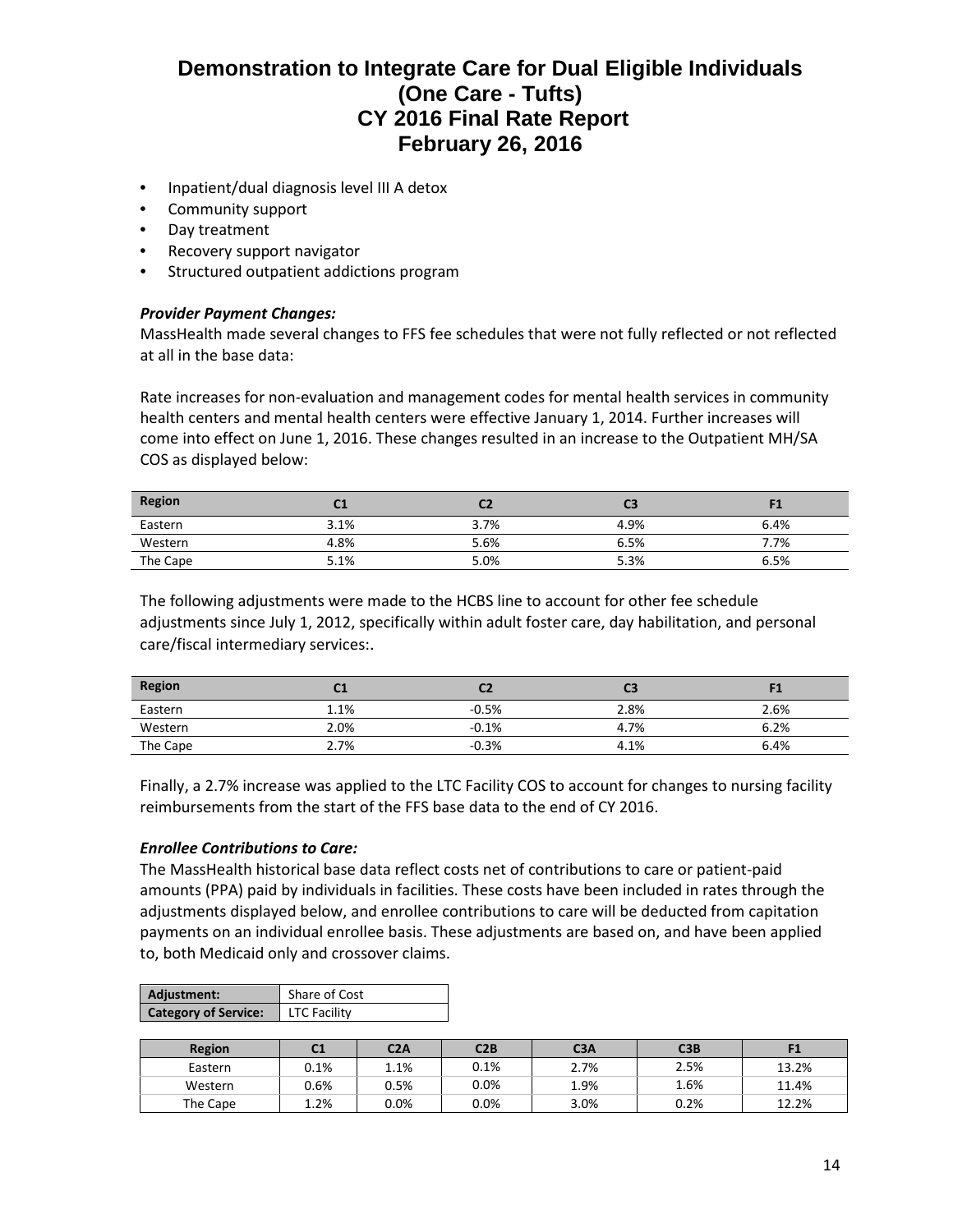## *Trend Factors Applied to Adjusted Historical Base Data:*

The following trend factors have been applied for 36 months from the midpoint of the base period (July 1, 2013) to the midpoint of the contract period (July 1, 2016):

| <b>Medicaid Trends by Category of Service</b> | C <sub>1</sub> | C <sub>2</sub> | C <sub>3</sub> | F <sub>1</sub> |
|-----------------------------------------------|----------------|----------------|----------------|----------------|
| Inpatient-Non-MH/SA                           | 2.5%           | 2.5%           | 2.5%           | 4.0%           |
| Inpatient MH/SA                               | 2.5%           | 2.5%           | 2.5%           | 4.0%           |
| <b>Hospital Outpatient</b>                    | 2.5%           | 2.0%           | 2.0%           | 2.5%           |
| <b>Outpatient MH/SA</b>                       | 2.5%           | 2.0%           | 2.0%           | 2.5%           |
| Professional                                  | 3.5%           | 3.0%           | 3.0%           | 4.0%           |
| <b>HCBS/Home Health</b>                       | 2.0%           | 2.0%           | 2.0%           | 2.0%           |
| <b>LTC Facility</b>                           | 2.0%           | 2.0%           | 2.0%           | 1.5%           |
| Pharmacy (Non-Part D)                         | 4.0%           | 3.0%           | 3.0%           | 4.0%           |
| <b>DME</b> and Supplies                       | 5.0%           | 5.0%           | 2.5%           | 2.5%           |
| Transportation                                | 5.0%           | 5.0%           | 2.5%           | 2.5%           |
| All Other                                     | 5.0%           | 5.0%           | 2.5%           | 2.5%           |

### *Relational Modeling:*

Prior to finalizing the medical component of the capitation rates, the projected PMPM values (after trend and program changes) were compared with the prior year's rates to identify any unexpected changes at the region level. For some regions, there was only a limited amount of experience available, which can create rate volatility over time. To mitigate some of these unanticipated changes, adjustments were made to shift funds among regions without impacting the aggregate cost for the rating category overall. This relational modeling was used for the C1, C2, and F1 rating categories as shown below:

| Region   | C <sub>1</sub> | C <sub>2</sub> | C <sub>3</sub> | F1    |
|----------|----------------|----------------|----------------|-------|
| Eastern  | 0.999          | 1.002          | 0.999          | 0.993 |
| Western  | 0.998          | 0.999          | 1.000          | 1.010 |
| The Cape | 1.044          | 0.984          | 1.022          | 1.053 |

#### *Medicaid Administrative Expenses:*

An adjustment has been applied to the MassHealth component of the rate for 2016 to reflect the estimated transfer of administrative costs from MassHealth to the One Care plans. These amounts were developed by MassHealth based on a review of their administrative costs, dividing the costs into three components: administrative, behavioral health care management, and complex care management. The following PMPMs have been added to each county rate for the following rating categories: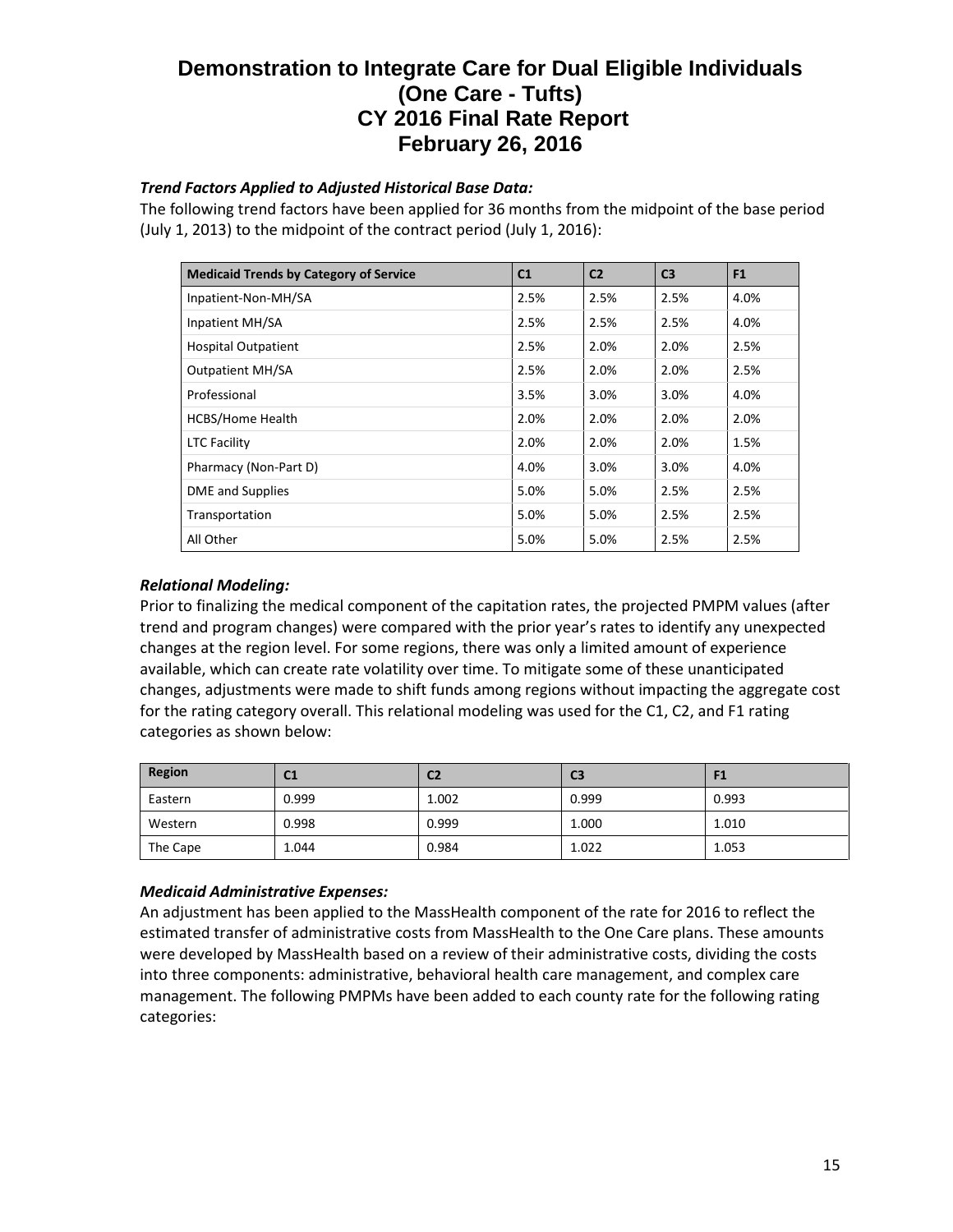| Region                            | C <sub>1</sub> | C2A     | C2B     | C <sub>3A</sub> | C3B     | F1      |
|-----------------------------------|----------------|---------|---------|-----------------|---------|---------|
| Admin                             | \$12.32        | \$15.21 | \$17.53 | \$39.95         | \$62.98 | \$97.78 |
| Behavioral Health Care Management | \$1.29         | \$6.12  | \$9.24  | \$3.64          | \$5.88  | \$0.00  |
| <b>Complex Care Management</b>    | \$3.31         | \$5.33  | \$6.95  | \$22.63         | \$38.74 | \$0.00  |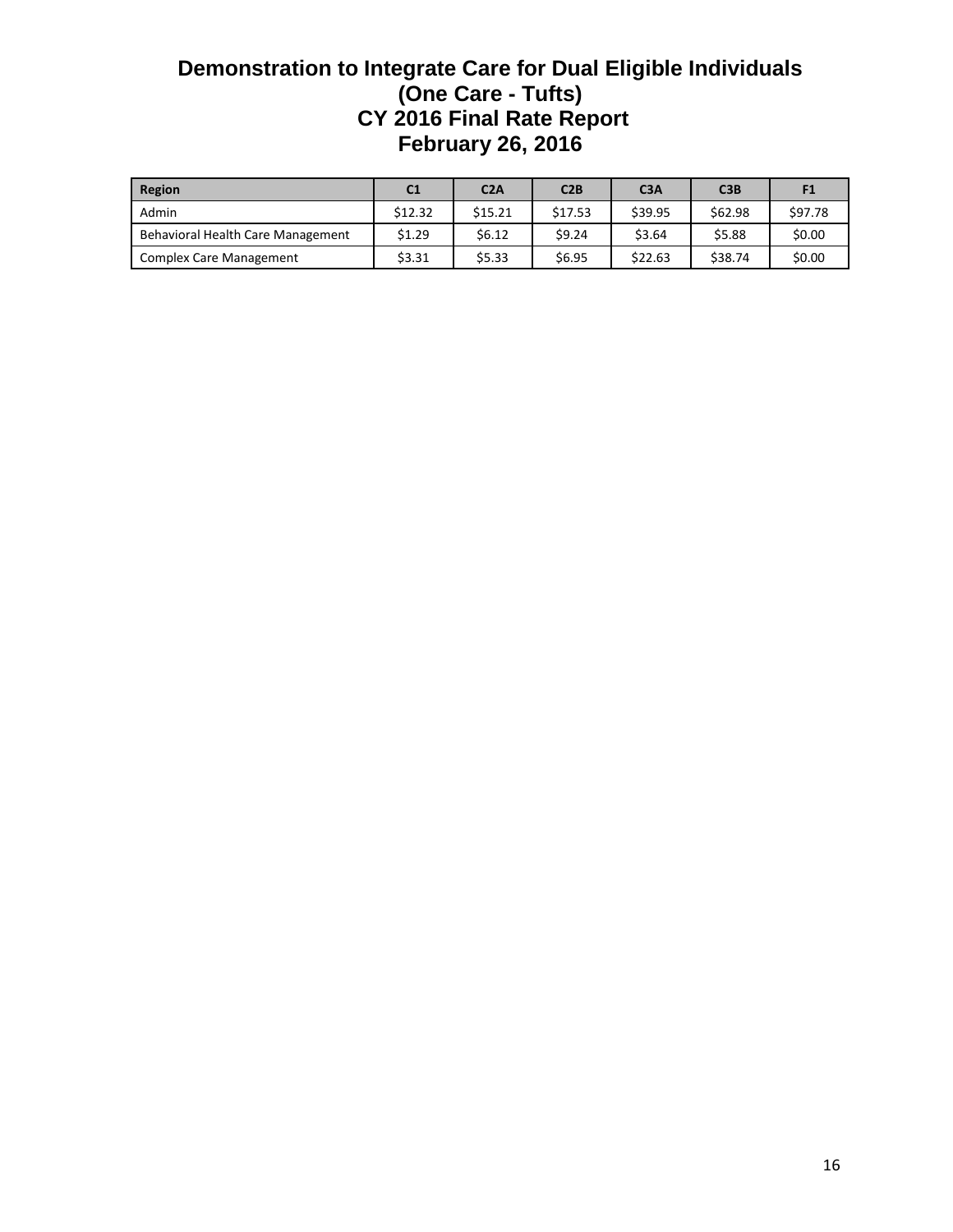**III. Medicare Components of the Rate – CY 2016**

### *Medicare A/B Services*

CMS has developed baseline spending (costs absent the Demonstration) for Medicare Parts A and B services using estimates of what Medicare would have spent on behalf of the enrollees absent the Demonstration. With the exception of specific subsets of enrollees as noted below, the Medicare baseline for A/B services is a blend of the Medicare Fee-for-Service (FFS) Standardized County Rates, as adjusted below, and the Medicare Advantage projected payment rates for each year, weighted by the proportion of the target population that would otherwise be enrolled in each program in the absence of the Demonstration. The Medicare Advantage baseline spending includes costs that would have occurred absent the Demonstration, such as quality bonus payments for applicable Medicare Advantage plans.

Both baseline spending and payment rates under the Demonstration for Medicare A/B services are calculated as PMPM standardized amounts for each Demonstration county. Except as otherwise noted, the Medicare A/B portion of the baseline is updated annually based on the annual FFS estimates and benchmarks released each year with the annual Medicare Advantage and Part D rate announcement, and Medicare Advantage bids (for the applicable year or for prior years trended forward to the applicable year) for products in which potential Demonstration enrollees would be enrolled absent the Demonstration.

*Medicare A/B Component Payments*: CY 2016 Medicare A/B Baseline County rates are provided below. The rates represent the weighted average of the CY 2016 FFS Standardized County Rates, updated to incorporate the adjustments noted below, and the Medicare Advantage projected payment rates for CY 2016, based on the expected enrollment of beneficiaries from Medicare FFS and Medicare Advantage prior to the demonstration start at the county level. The rates weight the FFS and Medicare Advantage components at the same weighting as used to set 2013-2015 rates. The Medicare Advantage component of the 2016 rate has been updated based on Medicare Advantage trends.

The FFS component of the CY 2016 Medicare A/B baseline rate has been updated to better align One Care Plan payments with Medicare fee-for-service costs, by offsetting underprediction in the CMS-HCC risk adjustment model for full benefit dual eligible beneficiaries. This 5.52% upward adjustment applies to the Medicare A/B FFS rate component for CY 2016 only. CMS will release separate guidance regarding CY 2017 payment for MMPs following the release of the CY 2017 Medicare Advantage and Part D Rate Announcement and Call letter.

In addition, the FFS component of the CY 2016 Medicare A/B baseline rate has been updated to reflect a 1.84% upward adjustment to account for the disproportionate share of bad debt attributable to Medicare-Medicaid enrollees in Medicare FFS (in the absence of the Demonstration). This 1.84% adjustment applies for CY 2016 and will be updated for subsequent years of the Demonstration.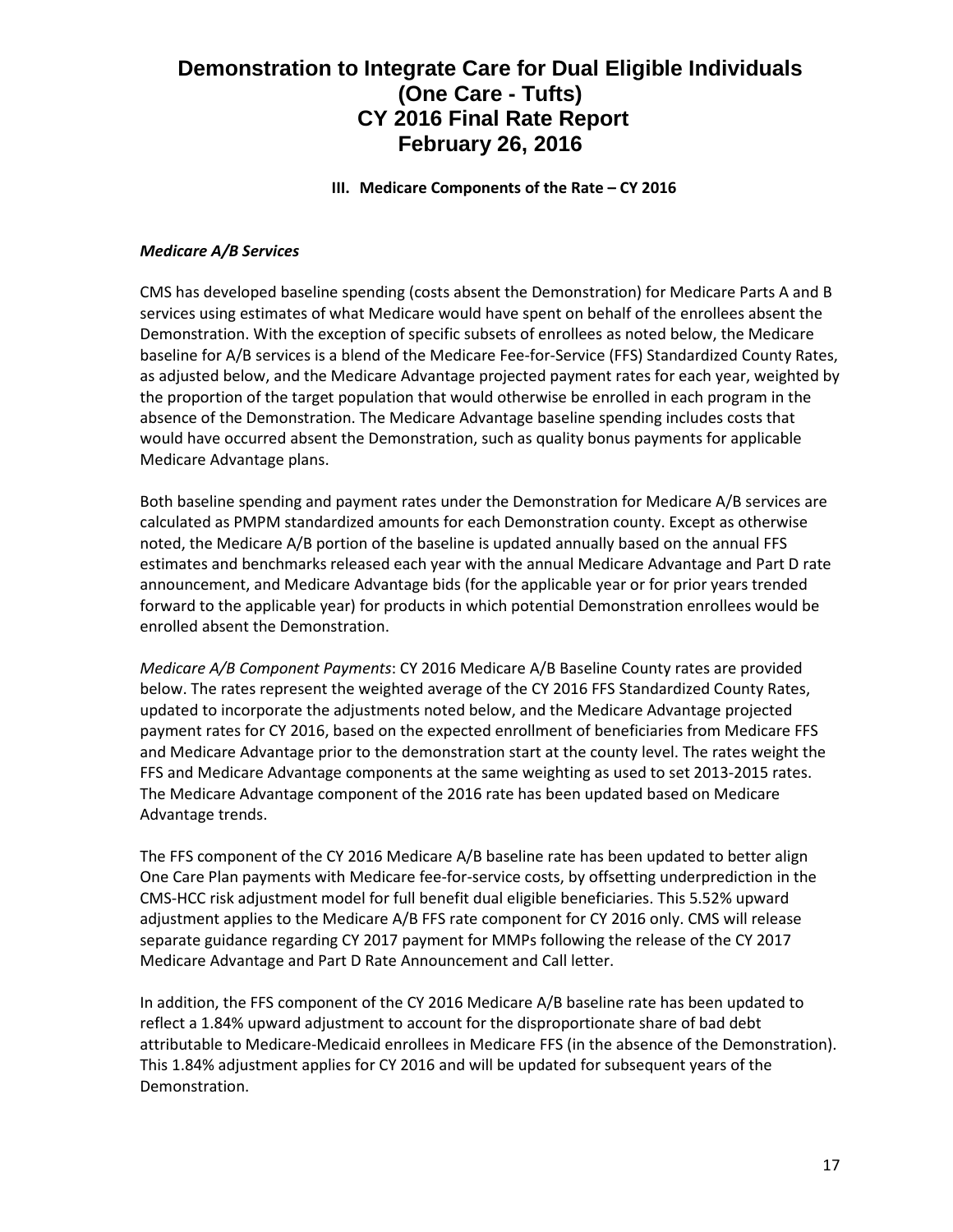*Coding Intensity Adjustment:* CMS annually applies a coding intensity factor to Medicare Advantage risk scores to account for differences in diagnosis coding patterns between the Medicare Advantage and the Original Fee-for-Service Medicare programs. The adjustment for CY 2016 in Medicare Advantage is 5.41%. For 2016, CMS will apply the full prevailing Medicare Advantage coding intensity adjustment and there is no upward adjustment to the Medicare A/B baseline rates to offset this reduction in the risk scores.

*Impact of Sequestration*: Under sequestration, for services beginning April 1, 2013, Medicare payments to providers for individual services under Medicare Parts A and B, and non-exempt portions of capitated payments to Part C Medicare Advantage Plans and Part D Medicare Prescription Drug Plans are reduced by 2%. These reductions are also applied to the Medicare components of the integrated rate. Therefore, under the Demonstration, CMS will reduce nonexempt portions of the Medicare components by 2%, as noted in the sections below.

*Default Rate:* The default rate will be paid when a beneficiary's address on record is outside of the service area. The default rate is specific to each One Care Plan and is calculated using an enrollmentweighted average of the rates for each county in which the One Care Plan participates.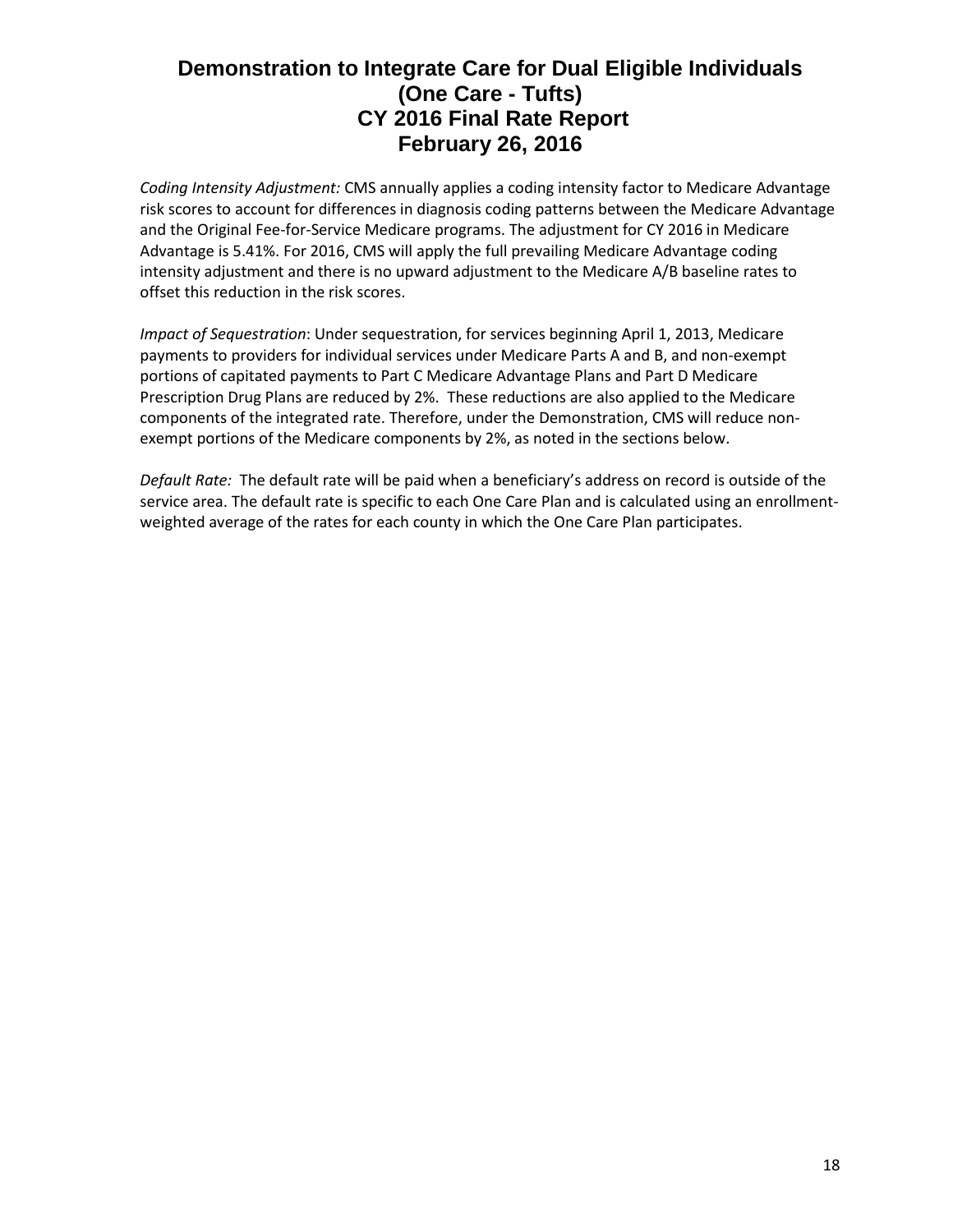| 2016 Medicare A/B Baseline PMPM, Non-ESRD Beneficiaries, Standardized 1.0 Risk Score, by Demonstration County 1 |                                                                 |                                                                                                                   |                                                                                                           |                                                                                                                                           |                                                                                                                            |  |
|-----------------------------------------------------------------------------------------------------------------|-----------------------------------------------------------------|-------------------------------------------------------------------------------------------------------------------|-----------------------------------------------------------------------------------------------------------|-------------------------------------------------------------------------------------------------------------------------------------------|----------------------------------------------------------------------------------------------------------------------------|--|
| County                                                                                                          | <b>2016 Published FFS</b><br><b>Standardized County</b><br>Rate | 2016 Medicare A/B<br><b>FFS Baseline</b><br>(increased to reflect)<br>CY 2016 risk<br>adjustment model<br>update) | 2016 Updated<br><b>Medicare A/B FFS</b><br><b>Baseline</b><br>(updated by CY 2016<br>bad debt adjustment) | 2016 Final Medicare A/B<br><b>Baseline</b><br>(incorporating updated<br>Medicare A/B FFS baseline<br>and Medicare Advantage<br>component) | 2016 Final Medicare A/B<br><b>PMPM Payment</b><br>(2% sequestration<br>reduction applied and<br>prior to quality withhold) |  |
| Essex                                                                                                           | \$861.45                                                        | \$908.99                                                                                                          | \$925.72                                                                                                  | \$925.13                                                                                                                                  | \$906.63                                                                                                                   |  |
| <b>Franklin</b>                                                                                                 | 733.08                                                          | 773.54                                                                                                            | 787.77                                                                                                    | 787.92                                                                                                                                    | 772.16                                                                                                                     |  |
| Hampden                                                                                                         | 761.53                                                          | 803.56                                                                                                            | 818.34                                                                                                    | 818.22                                                                                                                                    | 801.86                                                                                                                     |  |
| Hampshire                                                                                                       | 761.83                                                          | 803.88                                                                                                            | 818.67                                                                                                    | 818.72                                                                                                                                    | 802.35                                                                                                                     |  |
| Middlesex                                                                                                       | 848.13                                                          | 894.94                                                                                                            | 911.41                                                                                                    | 910.28                                                                                                                                    | 892.07                                                                                                                     |  |
| Norfolk                                                                                                         | 872.36                                                          | 920.51                                                                                                            | 937.44                                                                                                    | 936.69                                                                                                                                    | 917.96                                                                                                                     |  |
| Plymouth                                                                                                        | 909.00                                                          | 959.17                                                                                                            | 976.82                                                                                                    | 976.18                                                                                                                                    | 956.66                                                                                                                     |  |
| Suffolk                                                                                                         | 899.95                                                          | 949.62                                                                                                            | 967.09                                                                                                    | 966.45                                                                                                                                    | 947.12                                                                                                                     |  |
| Worcester                                                                                                       | 831.83                                                          | 877.74                                                                                                            | 893.89                                                                                                    | 893.01                                                                                                                                    | 875.15                                                                                                                     |  |

<sup>1</sup> Rates do not apply to beneficiaries with End-Stage Renal Disease (ESRD) or those electing the Medicare hospice benefit. See Section IV for information on savings percentages.

Note: For CY 2016 CMS will apply the full prevailing Medicare Advantage coding intensity adjustment of 5.41%.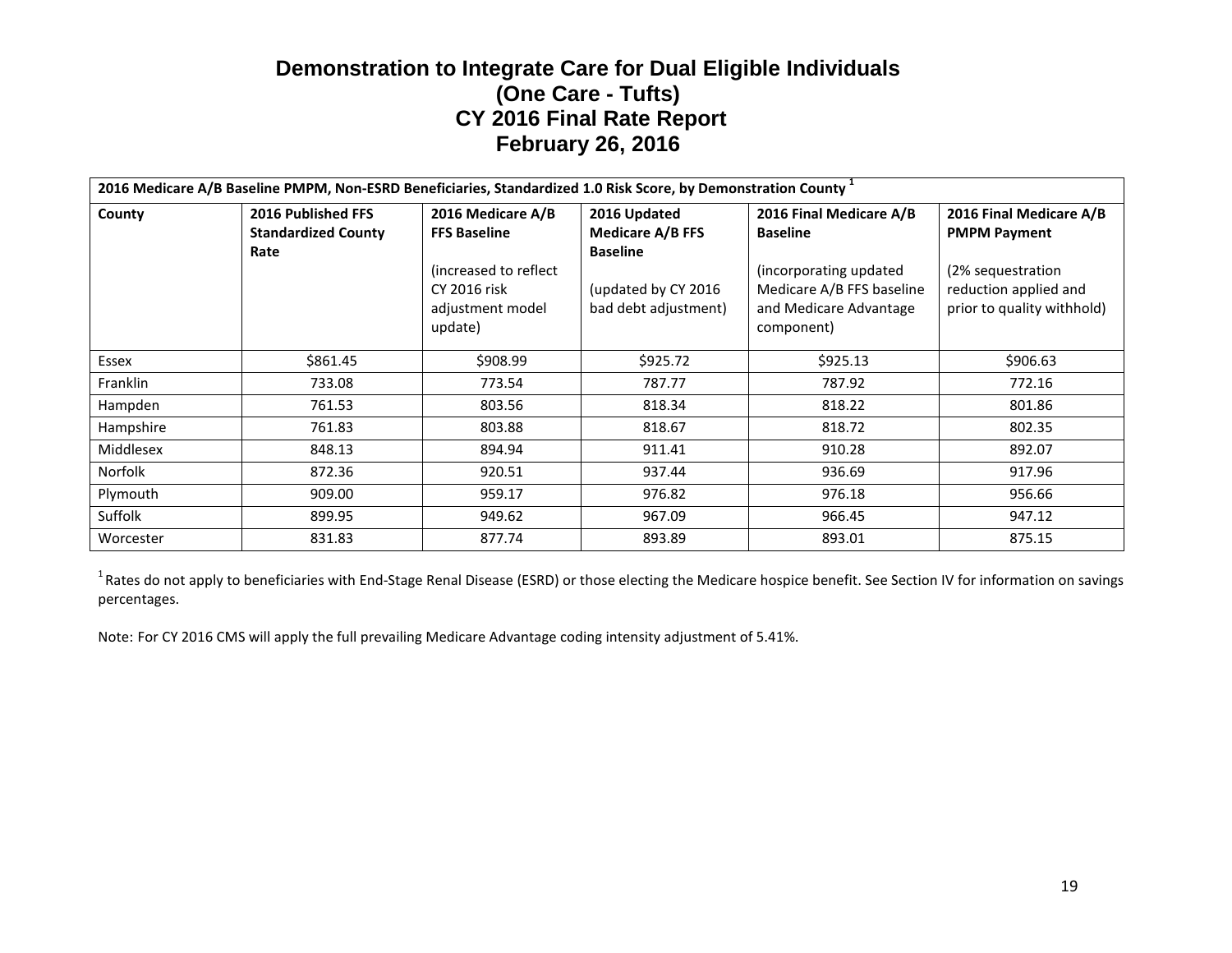The Medicare A/B PMPMs above will be risk adjusted at the beneficiary level using the prevailing CMS-HCC risk adjustment model.

*Beneficiaries with End-Stage Renal Disease (ESRD):* Separate Medicare A/B baselines and risk adjustment models apply to enrollees with ESRD. The Medicare A/B baselines for beneficiaries with ESRD vary by the enrollee's ESRD status: dialysis, transplant, and functioning graft, as follows:

- **Dialysis**: For enrollees in the dialysis status phase, the Medicare A/B baseline is the CY 2016 Massachusetts ESRD dialysis state rate, updated to incorporate the impact of sequestrationrelated rate reductions. The CY 2016 ESRD dialysis state rate for Massachusetts is \$7,925.10 PMPM; the updated CY 2016 ESRD dialysis state rate incorporating a 2% sequestration reduction and prior to the application of the quality withhold is \$7,766.60 PMPM. This will apply to applicable enrollees in all Demonstration counties and will be risk adjusted using the prevailing HCC-ESRD risk adjustment model.
- **Transplant**: For enrollees in the transplant status phase (inclusive of the 3-months starting with the transplant), the Medicare A/B baseline is the CY 2016 Massachusetts ESRD dialysis state rate updated to incorporate the impact of sequestration-related rate reductions. The CY 2016 ESRD dialysis state rate for Massachusetts is \$7,925.10 PMPM; the updated CY 2016 ESRD dialysis state rate incorporating a 2% sequestration reduction and prior to the application of the quality withhold is \$7,766.60 PMPM. This will apply to applicable enrollees in all Demonstration counties and will be risk adjusted using the prevailing HCC-ESRD risk adjustment model.
- **Functioning Graft:** For enrollees in the functioning graft status phase (beginning at 4 months post-transplant) the Medicare A/B baseline is the Medicare Advantage 3.5% bonus county rate/benchmark (see table below). This Medicare A/B component will be risk adjusted using the prevailing HCC-ESRD functioning graft risk adjustment model.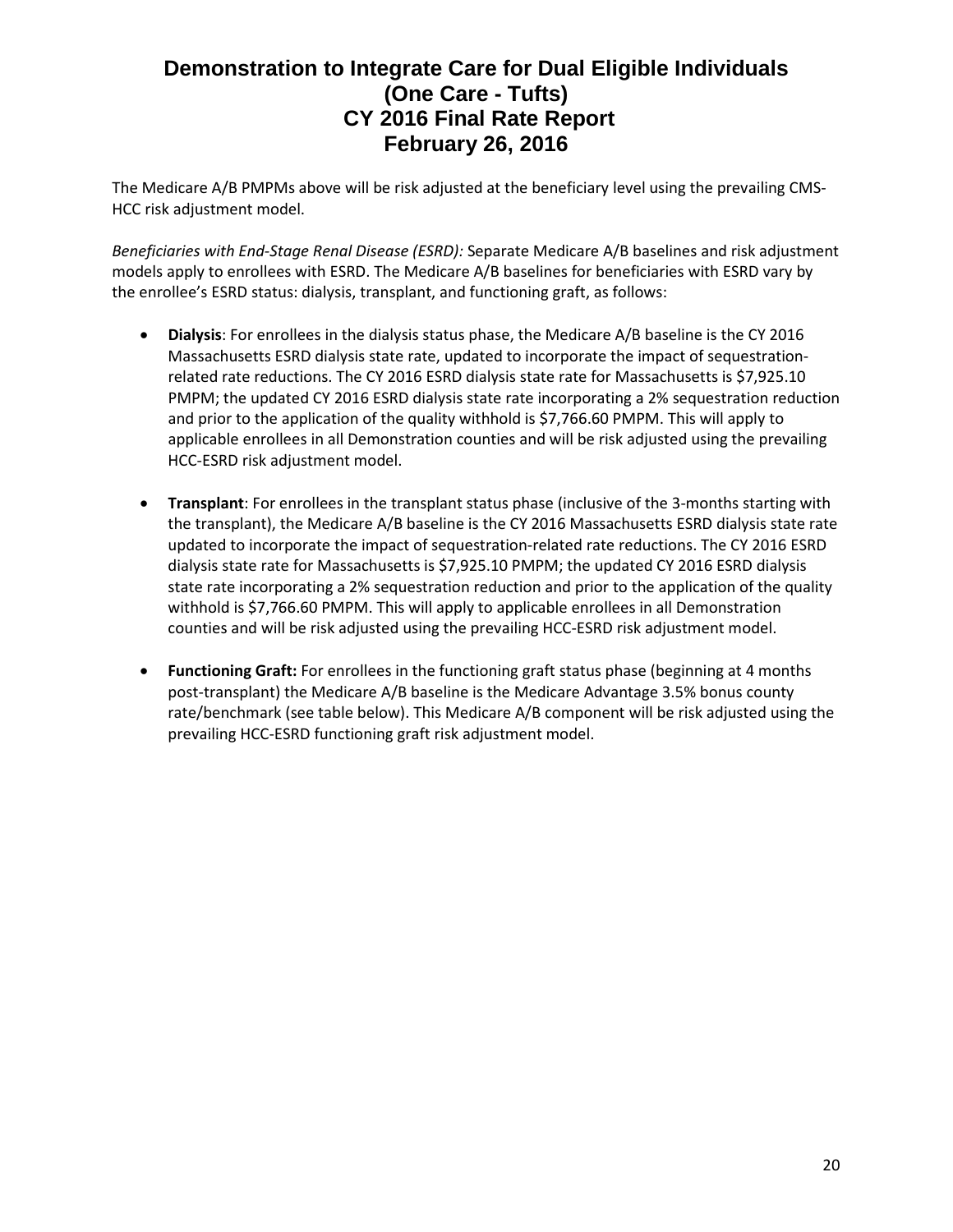A savings percentage will not be applied to the Medicare A/B baseline for enrollees with ESRD (inclusive of those enrollees in the dialysis, transplant and functioning graft status phases).

| 2016 Medicare A/B Baseline PMPM, Beneficiaries with ESRD Functioning Graft Status, Standardized<br>1.0 Risk Score, by Demonstration County |                                                                        |                                                      |  |  |  |
|--------------------------------------------------------------------------------------------------------------------------------------------|------------------------------------------------------------------------|------------------------------------------------------|--|--|--|
| County                                                                                                                                     | 2016 Sequestration-<br><b>Adjusted Medicare A/B</b><br><b>Baseline</b> |                                                      |  |  |  |
|                                                                                                                                            |                                                                        | (after application of 2%<br>Sequestration reduction) |  |  |  |
| Essex                                                                                                                                      | \$860.43                                                               | \$843.22                                             |  |  |  |
| <b>Franklin</b>                                                                                                                            | 835.17                                                                 | 818.47                                               |  |  |  |
| Hampden                                                                                                                                    | 816.74                                                                 | 800.41                                               |  |  |  |
| Hampshire                                                                                                                                  | 845.63                                                                 | 828.72                                               |  |  |  |
| Middlesex                                                                                                                                  | 851.36                                                                 | 834.33                                               |  |  |  |
| <b>Norfolk</b>                                                                                                                             | 873.77                                                                 | 856.29                                               |  |  |  |
| Plymouth                                                                                                                                   | 902.72                                                                 | 884.67                                               |  |  |  |
| <b>Suffolk</b>                                                                                                                             | 910.17                                                                 | 891.97                                               |  |  |  |
| Worcester                                                                                                                                  | 819.35                                                                 | 802.96                                               |  |  |  |

*Beneficiaries Electing the Medicare Hospice Benefit:* If an enrollee elects to receive the Medicare hospice benefit, the enrollee will remain in the Demonstration but will obtain the hospice services through the Medicare FFS benefit. The One Care plan will no longer receive the Medicare A/B payment for that enrollee. Medicare hospice services and all other Original Medicare services will be paid under Medicare FFS. One Care plans and providers of hospice services will be required to coordinate these services with the rest of the enrollee's care, including with Medicaid and Part D benefits and any additional benefits offered by the One Care plans. One Care plans will continue to receive the Medicare Part D and Medicaid payments, for which no changes will occur.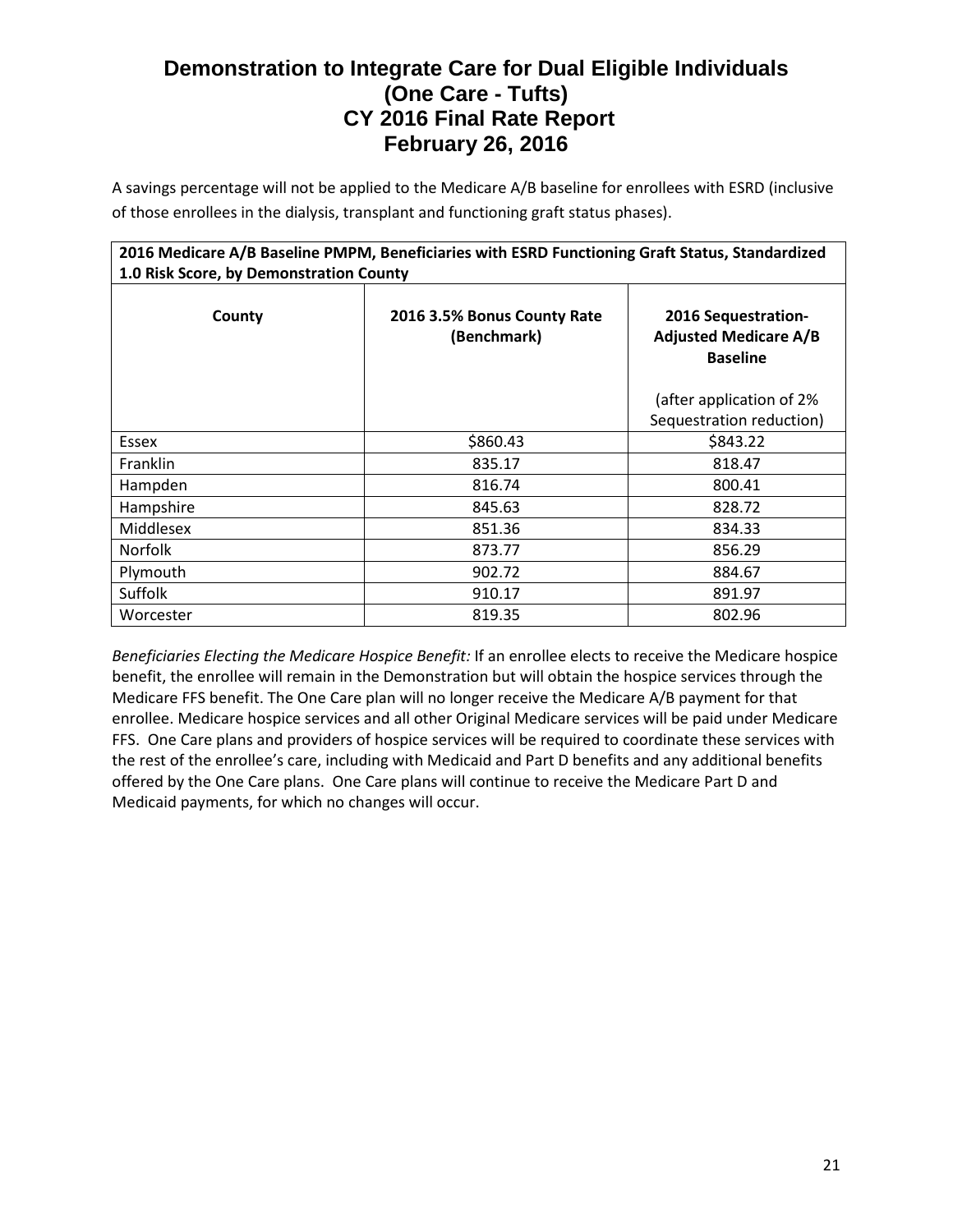### *Medicare Part D Services*

The Part D plan payment is the risk adjusted Part D national average monthly bid amount (NAMBA) for the payment year, adjusted for payment reductions resulting from sequestration applied to the nonpremium portion of the NAMBA. The non-premium portion is determined by subtracting the applicable regional Low-Income Premium Subsidy Amount from the risk adjusted NAMBA. To illustrate, the NAMBA for CY 2016 is \$64.66 and the CY 2016 Low-Income Premium Subsidy Amount for Massachusetts is \$31.14. Thus, the updated Massachusetts Part D monthly per member per month payment for a beneficiary with a 1.0 RxHCC risk score applicable for CY 2016 is \$63.99. This amount incorporates a 2% sequestration reduction to the non-premium portion of the NAMBA.

CMS will pay an average monthly prospective payment amount for the low income cost-sharing subsidy and Federal reinsurance amounts; these payments will be 100% cost reconciled after the payment year has ended. These prospective payments will be the same for all counties, and are shown below:

- Massachusetts low income cost-sharing: \$145.24 PMPM
- Massachusetts reinsurance: \$87.38 PMPM

The low-income cost sharing and reinsurance subsidy amounts are exempt from mandatory payment reductions under sequestration.

A savings percentage will not be applied to the Part D component of the rate. Part D payments will not be subject to a quality withhold.

**Additional Information***:* More information on the Medicare components of the rate under the Demonstration may be found online at: [http://www.cms.gov/Medicare-Medicaid-](http://www.cms.gov/Medicare-Medicaid-Coordination/Medicare-and-Medicaid-Coordination/Medicare-Medicaid-Coordination-Office/Downloads/JointRateSettingProcess.pdf)[Coordination/Medicare-and-Medicaid-Coordination/Medicare-Medicaid-Coordination-](http://www.cms.gov/Medicare-Medicaid-Coordination/Medicare-and-Medicaid-Coordination/Medicare-Medicaid-Coordination-Office/Downloads/JointRateSettingProcess.pdf)[Office/Downloads/JointRateSettingProcess.pdf](http://www.cms.gov/Medicare-Medicaid-Coordination/Medicare-and-Medicaid-Coordination/Medicare-Medicaid-Coordination-Office/Downloads/JointRateSettingProcess.pdf)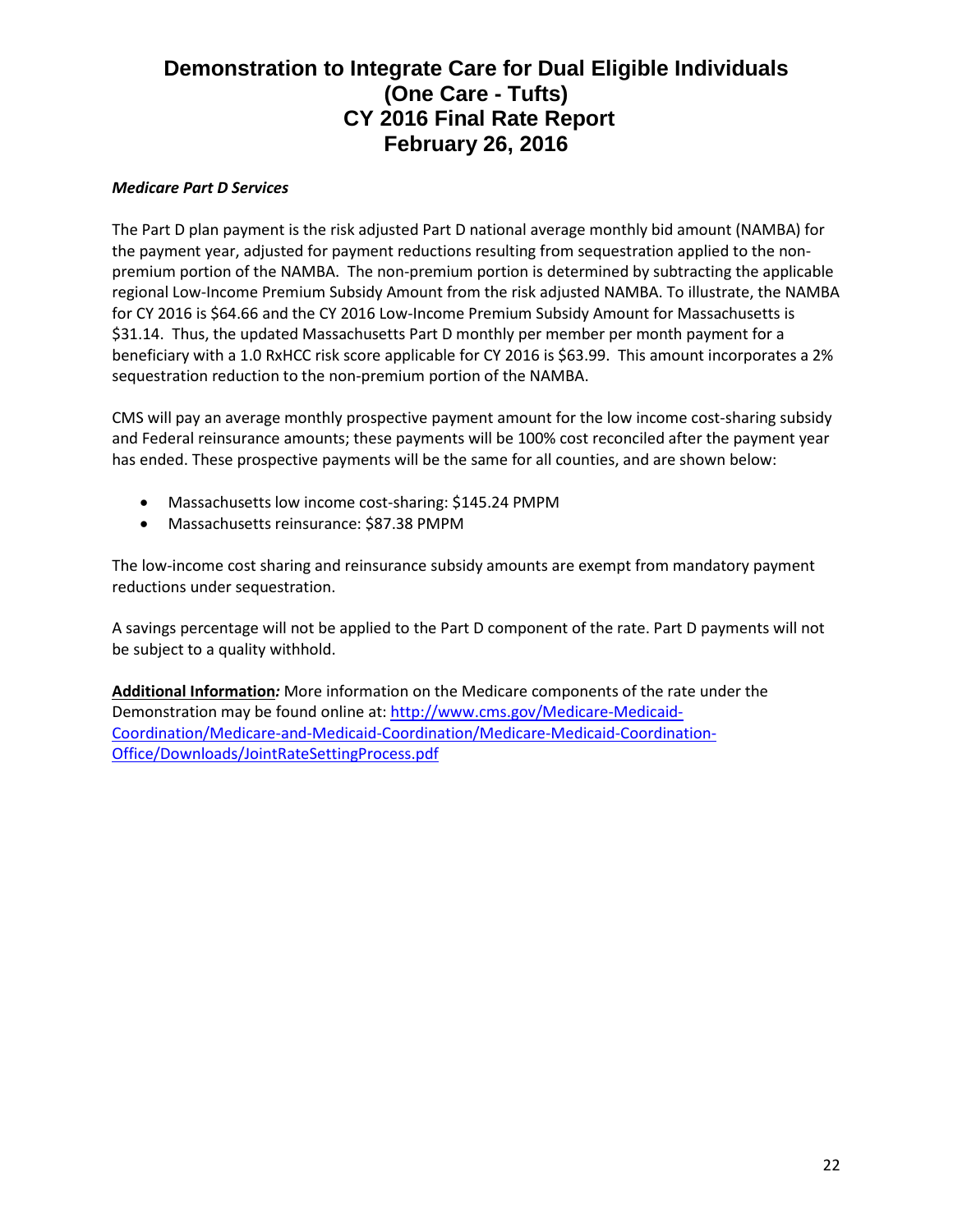## **IV. Savings Percentages and Quality Withholds**

#### *Savings Percentages*

One of the components of the capitated financial alignment model is the application of aggregate savings percentages to reflect savings achievable through the coordination of services across Medicare and Medicaid. This is reflected in the rates through the application of aggregate savings percentages to both the Medicaid and Medicare A/B components of the rates.

CMS and MassHealth established composite savings percentages for each year of the Demonstration, as shown in the table below. The savings percentage will be applied to the Medicaid and Medicare A/B components of the rates, uniformly to all population groups, unless otherwise noted in this report. The savings percentage will not be applied to the Part D component of the joint rate.

| Year                 | <b>Calendar dates</b>                | Savings percentage |
|----------------------|--------------------------------------|--------------------|
| Demonstration Year 3 | January 1, 2016 through December 31, | 0%                 |
|                      | 2016                                 |                    |

### *Quality Withhold*

The quality withhold percentage applied to the Medicaid and Medicare A/B components of the rate for 2016 (Demonstration Year 3) will be 1%.

More information about the quality withhold methodology is available at: [http://www.cms.gov/Medicare-Medicaid-Coordination/Medicare-and-Medicaid-](http://www.cms.gov/Medicare-Medicaid-Coordination/Medicare-and-Medicaid-Coordination/Medicare-Medicaid-Coordination-Office/FinancialAlignmentInitiative/Downloads/DY1QualityWithholdGuidance060614.pdf)[Coordination/Medicare-Medicaid-Coordination-](http://www.cms.gov/Medicare-Medicaid-Coordination/Medicare-and-Medicaid-Coordination/Medicare-Medicaid-Coordination-Office/FinancialAlignmentInitiative/Downloads/DY1QualityWithholdGuidance060614.pdf)[Office/FinancialAlignmentInitiative/Downloads/DY1QualityWithholdGuidance060614.pdf](http://www.cms.gov/Medicare-Medicaid-Coordination/Medicare-and-Medicaid-Coordination/Medicare-Medicaid-Coordination-Office/FinancialAlignmentInitiative/Downloads/DY1QualityWithholdGuidance060614.pdf)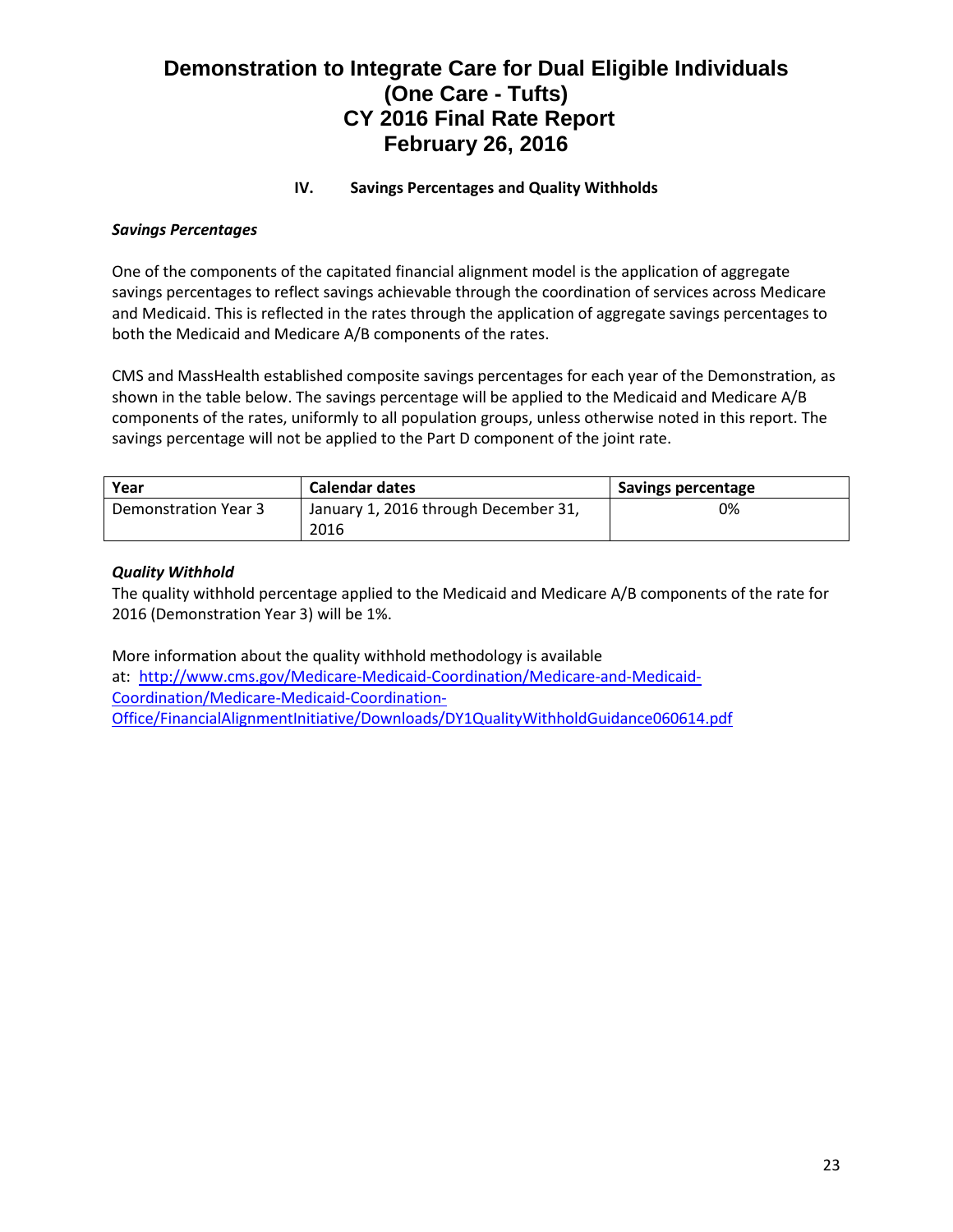## **V. Risk Mitigation**

The Memorandum of Understanding and the three-way contract include two additional mechanisms, High Cost Risk Pools (HCRP) and risk corridors, to mitigate risk in the event of disproportionate enrollment of high need individuals in some One Care plans or adverse enrollment selection across the Demonstration as a whole.

## *High Cost Risk Pools (HCRPs)*

MassHealth may establish HCRPs to offset the impact of disproportionate enrollment of high-cost enrollees across One Care plans.

### *Risk Corridors*

Risk corridors have been established for Demonstration Years 1, 2, and 3. The Demonstration will utilize a tiered One Care plan-level symmetrical risk corridor to include all Medicare A/B and Medicaid eligible service and non-service expenditures, rounded to the nearest one tenth of a percent. The risk corridors will be reconciled after application of any HCRP or risk adjustment methodologies (e.g. CMS-HCC), and as if One Care plans had received the full quality withhold payment.

For Demonstration Year 3, for gains and/or losses of less than or equal to 4%, or greater than 8%, the One Care plan bears 100% of the risk. For the portion of gains and/or losses from 4.1% through 8.0%, the One Care plan bears 50% of the risk and MassHealth and CMS share in the other 50%.

The Medicare and Medicaid contributions to risk corridor payments or recoupments will be in proportion to their contributions to the Medicare A/B and MassHealth components of the capitation rate.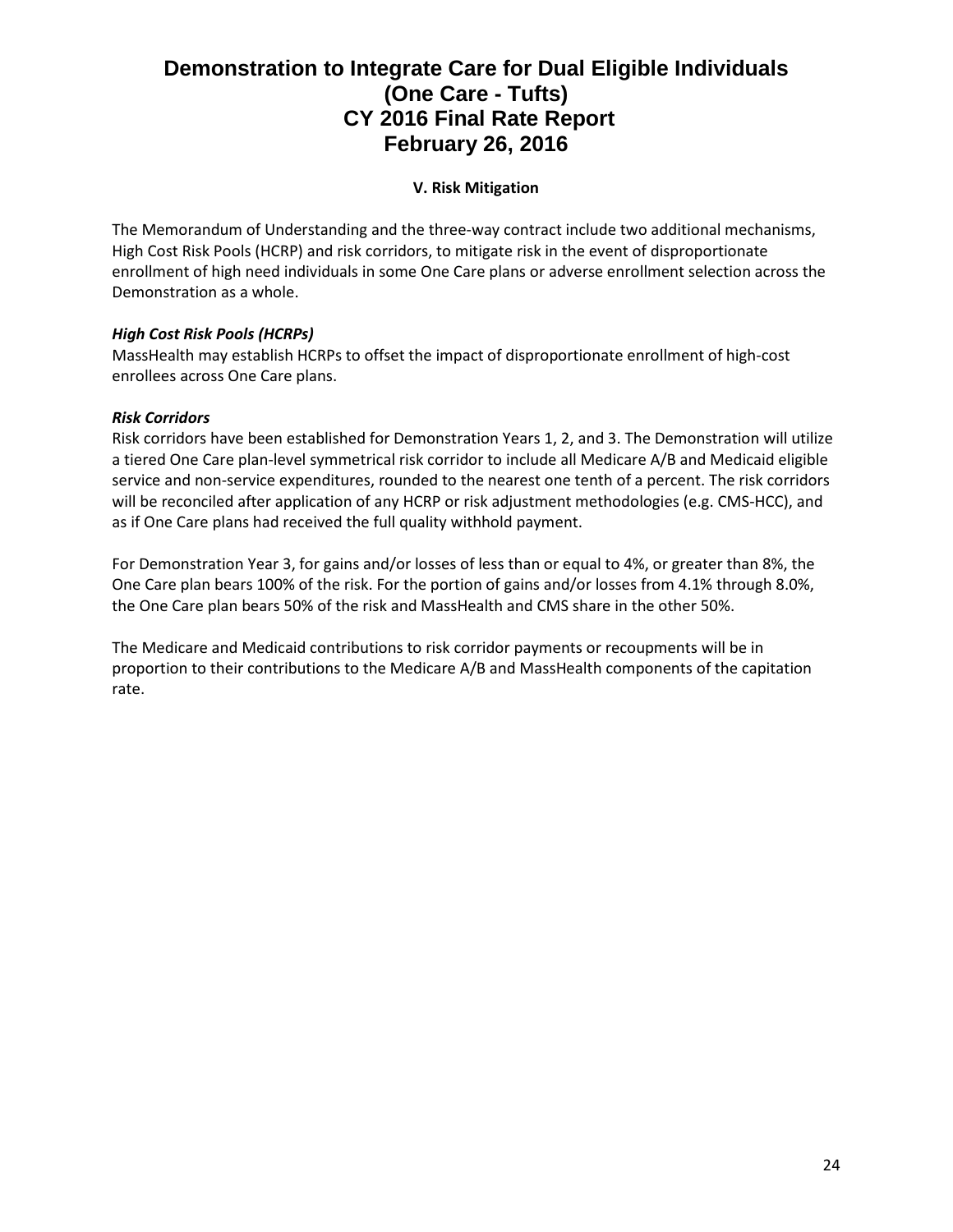### **Section VI. MassHealth Base Data Summaries**

Summary PMPMs for Medicaid and crossover claims from the MassHealth base data are included below, followed by summary PMPMs including IBNR and relational adjustments. Expenditures are reported by fiscal year, geographic region, rating category, and rate development category of service. Combined across fiscal years, the Medicaid and crossover data represents the historical base data used to develop the MassHealth component of the rates.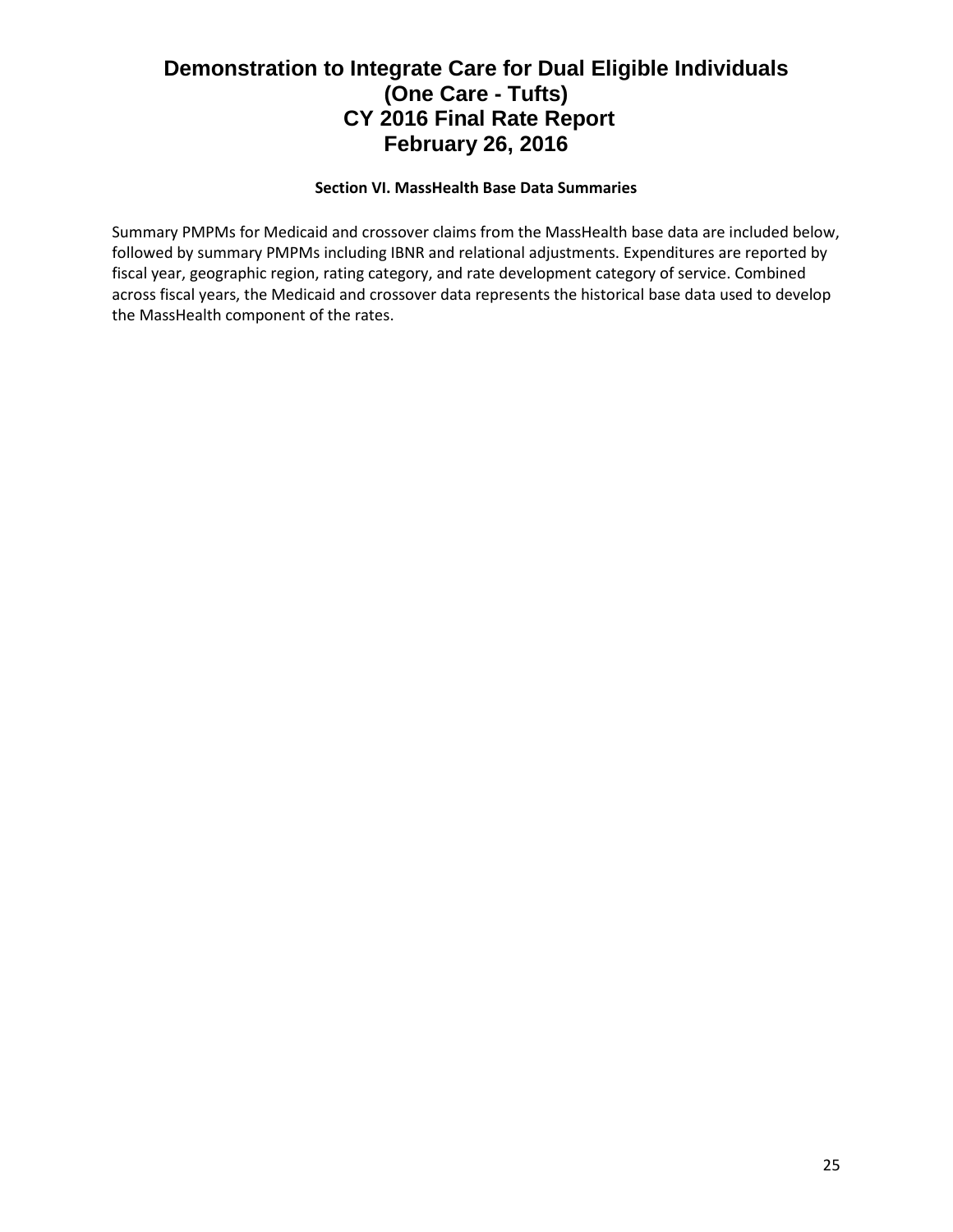#### **Base Data Summary**

**Region: Eastern** 

| Period: Fiscal Year 2013   |                                 |    | <b>C1: Community Low Risk</b>  |     |                             |     |                                 | <b>C2: Community High Risk</b> |                             |   |                                 |      | <b>C3: Community NHC</b>       |      |                             |                                 |     | <b>F1: Facility-Based Care</b> |     |                             |
|----------------------------|---------------------------------|----|--------------------------------|-----|-----------------------------|-----|---------------------------------|--------------------------------|-----------------------------|---|---------------------------------|------|--------------------------------|------|-----------------------------|---------------------------------|-----|--------------------------------|-----|-----------------------------|
| <b>Category of Service</b> | <b>Crossover</b><br><b>PMPM</b> |    | <b>Medicaid</b><br><b>PMPM</b> |     | <b>Total</b><br><b>PMPM</b> |     | <b>Crossover</b><br><b>PMPM</b> | <b>Medicaid</b><br><b>PMPM</b> | <b>Total</b><br><b>PMPM</b> |   | <b>Crossover</b><br><b>PMPM</b> |      | <b>Medicaid</b><br><b>PMPM</b> |      | <b>Total</b><br><b>PMPM</b> | <b>Crossover</b><br><b>PMPM</b> |     | <b>Medicaid</b><br><b>PMPM</b> |     | <b>Total</b><br><b>PMPM</b> |
| <b>Member Months</b>       | 402,282                         |    | 402,282                        |     | 402,282                     |     | 130,362                         | 130,362                        | 130,362                     |   | 74,336                          |      | 74,336                         |      | 74,336                      | 11,036                          |     | 11,036                         |     | 11,036                      |
| Inpatient - Acute          | 5.00                            | -S | 1.07                           | -S  | 6.08                        |     | 10.80 S                         | 6.47 S                         | 17.26                       |   | 16.01                           | - \$ | 42.75                          | - \$ | $58.75$ \$                  | 16.17                           | s   | 1,575.38                       | s   | 1.591.55                    |
| Inpatient MH/SA            | 0.17                            | -S | 0.09                           | -S  | 0.26                        |     | 22.27S                          | 24.39S                         | 46.66                       |   | 16.56                           | -S   | 89.03                          | -S   | 105.59 \$                   | 7.49                            | s   | .693.07                        | s   | .700.56                     |
| <b>Hospital Outpatient</b> | $17.62$ \$                      |    | 1.24                           | -S  | 18.86                       |     | $21.36$ \$                      | 1.41 S                         | 22.77                       |   | 26.70 \$                        |      | 2.45S                          |      | $29.15$ \$                  | 49.81 S                         |     | 1.30                           |     | 51.11                       |
| Outpatient MH/SA           | 8.84 \$                         |    | 5.10                           | - S | 13.94                       |     | 15.08 \$                        | 141.37 \$                      | 156.45                      |   | $12.02-5$                       |      | 74.49                          | - 5  | $86.51$ \$                  | 10.98 S                         |     | 30.20 \$                       |     | 41.18                       |
| Professional               | 14.09                           | -S | 3.95S                          |     | 18.04                       | - 5 | $19.63$ \$                      | $16.18$ \$                     | 35.81                       | s | 23.37 \$                        |      | 6.50 \$                        |      | $29.87$ \$                  | 28.53 S                         |     | 3.79S                          |     | 32.32                       |
| <b>HCBS/Home Health</b>    | 0.00                            | S  | 3.31 S                         |     | 3.31                        |     | 0.00 S                          | 9.69 <sup>5</sup>              | 9.69                        |   | 0.00                            | s    | 2,153.76 \$                    |      | 2,153.76 \$                 | 0.00                            | - S | 91.24                          | -S  | 91.24                       |
| <b>LTC Facility</b>        | 0.85                            | S  | 0.30 S                         |     | 1.15                        |     | 1.87S                           | 0.85S                          | 2.72                        |   | 32.23                           | -S   | 28.61 \$                       |      | 60.84 \$                    | 127.59                          | -S  | 3.726.20                       | -S. | 3,853.79                    |
| Pharmacy (Non-Part D)      | 0.00                            | -S | 4.55S                          |     | 4.55                        | s   | 0.00 S                          | 4.22S                          | 4.22                        |   | 0.00                            | - 5  | $7.06-5$                       |      | $7.06$ \$                   | 0.00 S                          |     | 5.94                           | -S  | 5.94                        |
| <b>DME &amp; Supplies</b>  | 1.71S                           |    | 3.42 S                         |     |                             |     | 1.29S                           | 2.78S                          | 4.07                        |   | 10.88 S                         |      | 31.20 \$                       |      | $42.08$ \$                  | 3.02 S                          |     | 28.01 \$                       |     | 31.02                       |
| Transportation             | 0.05                            | S  | 4.13S                          |     | 4.18                        |     | 0.15S                           | 27.61 S                        | 27.77                       |   | 0.34                            | -S   | 96.05 \$                       |      | 96.39 \$                    | 1.14 S                          |     | 57.58 \$                       |     | 58.71                       |
| All Other                  | 0.00                            | -S | 11.70 S                        |     | $11.70$ S                   |     | 0.00 S                          | 14.39 S                        | 14.39                       |   | 0.00                            | - S  | 30.40 \$                       |      | $30.40$ \$                  | 0.00 S                          |     | 48.13 \$                       |     | 48.13                       |
| <b>Total Medical</b>       | $48.33$   \$                    |    | $38.87$   \$                   |     | 87.20                       |     | $92.46$   \$                    | $249.35$   \$                  | $341.82$ \$                 |   | $138.10$   \$                   |      | $2,562.29$ \$                  |      | 2.700.39                    | $244.72$   \$                   |     | $7,260.84$   \$                |     | 7,505.56                    |

#### **Region: Eastern**

| Period: Fiscal Year 2014   |                                 |    | <b>C1: Community Low Risk</b>  |     |                             |    |                                 | <b>C2: Community High Risk</b> |    |                             |   |                                 |      | <b>C3: Community NHC</b>       |     |                             |    |                                 |    | <b>F1: Facility-Based Care</b> |    |                             |
|----------------------------|---------------------------------|----|--------------------------------|-----|-----------------------------|----|---------------------------------|--------------------------------|----|-----------------------------|---|---------------------------------|------|--------------------------------|-----|-----------------------------|----|---------------------------------|----|--------------------------------|----|-----------------------------|
| <b>Category of Service</b> | <b>Crossover</b><br><b>PMPM</b> |    | <b>Medicaid</b><br><b>PMPM</b> |     | <b>Total</b><br><b>PMPM</b> |    | <b>Crossover</b><br><b>PMPM</b> | <b>Medicaid</b><br><b>PMPM</b> |    | <b>Total</b><br><b>PMPM</b> |   | <b>Crossover</b><br><b>PMPM</b> |      | <b>Medicaid</b><br><b>PMPM</b> |     | <b>Total</b><br><b>PMPM</b> |    | <b>Crossover</b><br><b>PMPM</b> |    | <b>Medicaid</b><br><b>PMPM</b> |    | <b>Total</b><br><b>PMPM</b> |
| <b>Member Months</b>       | 393,638                         |    | 393,638                        |     | 393,638                     |    | 123,224                         | 123,224                        |    | 123,224                     |   | 79,708                          |      | 79,708                         |     | 79,708                      |    | 9,880                           |    | 9,880                          |    | 9,880                       |
| Inpatient - Acute          | 5.42                            | S  | 1.06                           | s   | 6.48                        |    | 12.52 S                         | 5.56                           | S  | 18.08                       |   | 15.78                           | s    | 32.79                          | - 5 | 48.56                       |    | 17.87                           | s. | .597.27                        | s  | 1,615.13                    |
| Inpatient MH/SA            | 0.14S                           |    | 0.12 S                         |     | 0.26                        | S  | 21.77 \$                        | $21.18$ \$                     |    | 42.95                       | s | 21.00                           | - \$ | 76.93 \$                       |     | $97.94$ \$                  |    | 10.17                           | s. | 2,161.27                       |    | \$ 2,171.44                 |
| <b>Hospital Outpatient</b> | 17.85                           | S  | 1.20                           | -S  | 19.04                       |    | 22.52S                          | 1.53                           | -S | 24.05                       |   | 25.99                           | -S   | 2.43S                          |     | 28.42                       | -S | 47.47 S                         |    | 0.80                           | -S | 48.27                       |
| Outpatient MH/SA           | 6.23 <sup>5</sup>               |    | 4.85                           | - S | 11.08                       |    | 9.36 <sup>5</sup>               | 146.79 \$                      |    | 156.15                      |   | 7.26                            | - S  | 73.27                          | - S | 80.53 \$                    |    | 6.77 S                          |    | 27.31 S                        |    | 34.09                       |
| Professional               | 17.20                           | S  | 2.99                           | -S  | 20.20                       |    | 26.21 S                         | $12.20$ \$                     |    | 38.41                       |   | 30.40 \$                        |      | 6.84                           | S   | 37.24                       | -S | 39.39 \$                        |    | 4.10 S                         |    | 43.49                       |
| <b>HCBS/Home Health</b>    | 0.00 S                          |    | 3.64 S                         |     | 3.64                        | ١s | 0.00 S                          | $10.26$ \$                     |    | 10.26                       |   | 0.00                            | S.   | 2.317.53                       | -S  | $2.317.53$ \$               |    | 0.00 S                          |    | 60.51 S                        |    | 60.51                       |
| <b>LTC Facility</b>        | 0.76                            | S  | 0.34 S                         |     | 1.10                        | S  | 1.84S                           | $0.57$ \$                      |    | 2.40                        | s | 30.31                           | s    | 28.46                          | -S  | 58.76                       | -S | 115.49                          | s. | 3.839.<br>.55                  | s  | 3,955.04                    |
| Pharmacy (Non-Part D)      | 0.00                            | -S | 4.12 S                         |     | 4.12                        |    | 0.00 S                          | 4.07 S                         |    | 4.07                        |   | 0.00 S                          |      | 5.53S                          |     | $5.53$ \$                   |    | 0.00 S                          |    | 3.09S                          |    | 3.09                        |
| <b>DME &amp; Supplies</b>  | 1.85                            | S  | 3.49                           | - S | 5.34                        |    | 1.40 S                          | $2.25$ \$                      |    | 3.65                        |   | 10.11 S                         |      | 27.88 \$                       |     | $38.00$ \ \$                |    | 6.75S                           |    | 28.43 \$                       |    | 35.19                       |
| Transportation             | 0.05                            | -S | 4.68                           | -S  | 4.73                        | -S | 0.20 S                          | 36.30 \$                       |    | 36.50                       |   | 0.24                            | -S   | 93.82 \$                       |     | 94.06 \$                    |    | 0.56S                           |    | 55.37 \$                       |    | 55.92                       |
| <b>All Other</b>           | 0.00                            | S  | 14.17                          | -S  | 14.17                       | s  | 0.00 S                          | 16.61                          | S  | 16.61                       |   | 0.00                            | S    | 28.26                          | -S  | 28.26                       | -S | 0.00                            | -S | 53.26                          | -S | 53.26                       |
| <b>Total Medical</b>       | $49.50$   \$                    |    | $40.65$   \$                   |     | $90.16$ \$                  |    | $95.81$   \$                    | $257.31$   \$                  |    | $353.12$ \$                 |   | $141.10$   \$                   |      | $2.693.74$   \$                |     | $2.834.84$ \$               |    | $244.46$   \$                   |    | $7,830.98$   \$                |    | 8.075.44                    |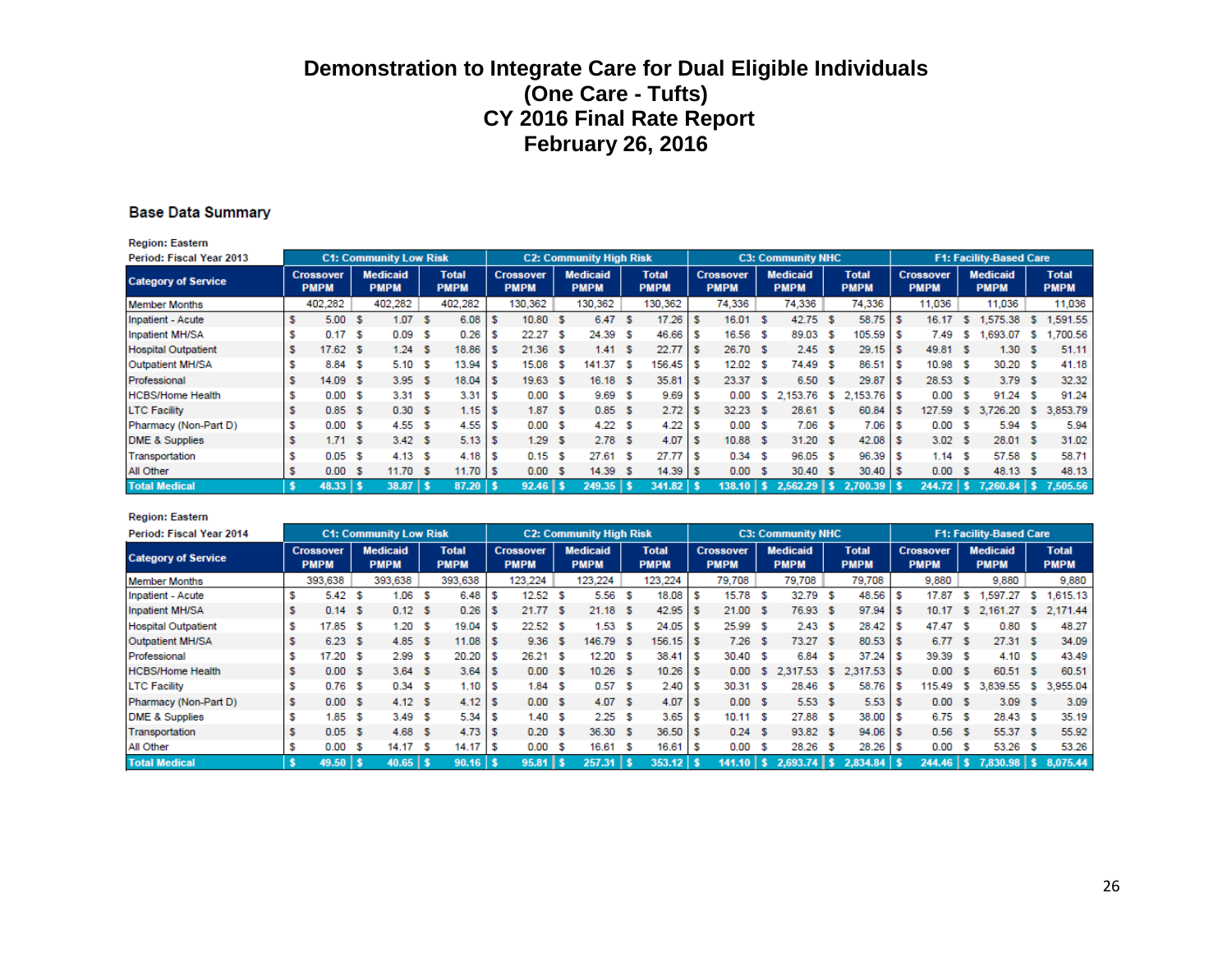#### **Base Data Summary**

| <b>Region: Western</b>     |                                 |      |                                |    |                             |              |                                 |                                |                             |   |                                 |     |                                |          |                             |      |                                 |     |                                |    |                             |
|----------------------------|---------------------------------|------|--------------------------------|----|-----------------------------|--------------|---------------------------------|--------------------------------|-----------------------------|---|---------------------------------|-----|--------------------------------|----------|-----------------------------|------|---------------------------------|-----|--------------------------------|----|-----------------------------|
| Period: Fiscal Year 2013   |                                 |      | <b>C1: Community Low Risk</b>  |    |                             |              |                                 | <b>C2: Community High Risk</b> |                             |   |                                 |     | <b>C3: Community NHC</b>       |          |                             |      |                                 |     | <b>F1: Facility-Based Care</b> |    |                             |
| <b>Category of Service</b> | <b>Crossover</b><br><b>PMPM</b> |      | <b>Medicaid</b><br><b>PMPM</b> |    | <b>Total</b><br><b>PMPM</b> |              | <b>Crossover</b><br><b>PMPM</b> | <b>Medicaid</b><br><b>PMPM</b> | <b>Total</b><br><b>PMPM</b> |   | <b>Crossover</b><br><b>PMPM</b> |     | <b>Medicaid</b><br><b>PMPM</b> |          | <b>Total</b><br><b>PMPM</b> |      | <b>Crossover</b><br><b>PMPM</b> |     | <b>Medicaid</b><br><b>PMPM</b> |    | <b>Total</b><br><b>PMPM</b> |
| <b>Member Months</b>       | 243,811                         |      | 243,811                        |    | 243,811                     |              | 84,137                          | 84,137                         | 84,137                      |   | 50.240                          |     | 50,240                         |          | 50,240                      |      | 4.428                           |     | 4.428                          |    | 4,428                       |
| Inpatient - Acute          | 4.12 <sup>5</sup>               |      | 0.65                           | -S | 4.76                        |              | 9.31 S                          | 1.75S                          | 11.06                       |   | 12.68                           | - S | 11.80 \$                       |          | 24.48                       | - 35 | 11.72                           | -S  | 998.08                         | s  | .009.80                     |
| Inpatient MH/SA            | $0.15-5$                        |      | 0.00                           | -S | 0.15                        |              | $21.54$ \$                      | $13.26$ \$                     | 34.80                       | s | 12.68                           | - S | 27.89                          | - S      | 40.57                       | -S   | 5.33S                           |     | 145.73                         | s  | 151.05                      |
| <b>Hospital Outpatient</b> | $12.26$ \$                      |      | 0.60                           | -S | 12.85                       |              | $17.26$ \$                      | $0.82-5$                       | 18.07                       |   | 20.78 \$                        |     | 1.35S                          |          | 22.13                       | - 5  | 43.72 \$                        |     | 0.39                           | s  | 44.11                       |
| Outpatient MH/SA           | 7.25                            | S    | 7.23                           | -S | 14.47                       |              | 13.50 \$                        | 143.91 \$                      | 157.40                      |   | 9.94                            | - 5 | 61.79                          | - S      | 71.73                       | -S   | 9.69                            | - S | 37.11 S                        |    | 46.81                       |
| Professional               | 15.87 \$                        |      | 2.21 S                         |    | 18.09                       |              | 21.07 \$                        | 4.40 S                         | 25.47                       |   | $25.18$ \$                      |     | 2.33S                          |          | 27.51                       | - 3  | 30.60 \$                        |     | 0.65S                          |    | 31.25                       |
| <b>HCBS/Home Health</b>    | 0.00                            | - 35 | 2.74S                          |    | 2.74                        |              | 0.00 S                          | 5.81S                          | 5.81                        |   | 0.00                            | -S  | 2,073.99                       | <b>S</b> | $2,073.99$ \$               |      | 0.00 S                          |     | 37.78                          | -S | 37.78                       |
| <b>LTC Facility</b>        | 0.68 <sub>5</sub>               |      | 0.22 S                         |    | 0.91                        |              | 1.44S                           | 0.61 S                         | 2.05                        |   | 23.64                           | - 5 | 21.74 \$                       |          | 45.38                       | -S   | 115.71                          | -S. | 4,872.90 \$                    |    | 4,988.60                    |
| Pharmacy (Non-Part D)      | 0.00                            | - 5  | 3.83S                          |    | 3.83                        |              | 0.00 S                          | 4.80 \$                        | 4.80                        |   | 0.00 S                          |     | 6.95 <sup>5</sup>              |          | 6.95                        | -S   | 0.00 S                          |     | 4.72                           | -S | 4.72                        |
| <b>DME &amp; Supplies</b>  | 1.93 <sub>5</sub>               |      | 3.24 S                         |    | 5.17                        |              | 1.38S                           | 2.43S                          | 3.81                        |   | $13.12$ \$                      |     | 37.09                          | - \$     | 50.21                       | - 5  | 3.73S                           |     | 28.48 \$                       |    | 32.22                       |
| Transportation             | 0.07 S                          |      | 4.22 S                         |    | 4.29                        |              | $0.20-5$                        | 30.20 S                        | 30.40                       |   | 0.30                            | -S  | 74.86 \$                       |          | 75.16                       | S    | 0.97 S                          |     | 59.04 \$                       |    | 60.01                       |
| All Other                  | 0.00                            | - S  | 13.57                          | -S | 13.57                       | $\mathsf{I}$ | 0.00 S                          | 23.55 \$                       | 23.55                       |   | 0.00                            | - S | 39.01 \$                       |          | $39.01$ \$                  |      | 0.00 S                          |     | 46.06                          | s  | 46.06                       |
| <b>Total Medical</b>       | $42.32$   \$                    |      | $38.50$   \$                   |    | $80.82$ \$                  |              | $85.69$   \$                    | $231.53$   \$                  | $317.22$   \$               |   | $118.30$   \$                   |     | $2.358.81$   \$                |          |                             |      | $221.47$   \$                   |     | $6.230.93$   \$                |    | 6.452.41                    |

#### **Region: Western**

| Period: Fiscal Year 2014   |   |                                 |      | <b>C1: Community Low Risk</b>  |    |                             |     |                                 | <b>C2: Community High Risk</b> |                             |    |                                 |     | <b>C3: Community NHC</b>       |      |                             |      |                                 |           | <b>F1: Facility-Based Care</b> |    |                             |
|----------------------------|---|---------------------------------|------|--------------------------------|----|-----------------------------|-----|---------------------------------|--------------------------------|-----------------------------|----|---------------------------------|-----|--------------------------------|------|-----------------------------|------|---------------------------------|-----------|--------------------------------|----|-----------------------------|
| <b>Category of Service</b> |   | <b>Crossover</b><br><b>PMPM</b> |      | <b>Medicaid</b><br><b>PMPM</b> |    | <b>Total</b><br><b>PMPM</b> |     | <b>Crossover</b><br><b>PMPM</b> | <b>Medicaid</b><br><b>PMPM</b> | <b>Total</b><br><b>PMPM</b> |    | <b>Crossover</b><br><b>PMPM</b> |     | <b>Medicaid</b><br><b>PMPM</b> |      | <b>Total</b><br><b>PMPM</b> |      | <b>Crossover</b><br><b>PMPM</b> |           | <b>Medicaid</b><br><b>PMPM</b> |    | <b>Total</b><br><b>PMPM</b> |
| <b>Member Months</b>       |   | 221,603                         |      | 221,603                        |    | 221,603                     |     | 74,945                          | 74,945                         | 74,945                      |    | 50,522                          |     | 50,522                         |      | 50,522                      |      | 3,900                           |           | 3,900                          |    | 3,900                       |
| Inpatient - Acute          |   | 3.87                            | - 5  | 0.93                           | s  | 4.80                        | s   | 9.91 S                          | 1.22S                          | 11.12                       |    | 10.69                           | s   | 14.85                          | -S   | 25.54                       |      | 9.88                            | s.        | .221.61                        | -S | .231.49                     |
| Inpatient MH/SA            |   | 0.15S                           |      | 0.07                           | -S | 0.22                        |     | 23.76 \$                        | 9.93 S                         | 33.69                       | s  | 10.71 S                         |     | 19.49 \$                       |      | 30.21                       |      | 6.92                            | -S        | 258.08                         | -S | 265.00                      |
| <b>Hospital Outpatient</b> |   | 12.52                           | S    | 0.58                           | s  | 13.10                       |     | $17.64$ \$                      | $0.58-5$                       | 18.22                       |    | 22.49                           | -S  | 1.33                           | S    | 23.82                       |      | 53.34 \$                        |           | 0.51 S                         |    | 53.85                       |
| Outpatient MH/SA           |   | 5.22S                           |      | 7.75S                          |    | 12.97                       |     | 9.50 S                          | 146.75 \$                      | 156.24                      | s  | 6.93                            | -S  | 61.29 \$                       |      | 68.22                       |      | 5.92 S                          |           | 29.63 \$                       |    | 35.55                       |
| Professional               |   | 18.91                           | S    | 2.02                           | -S | 20.93                       | - 5 | 26.05S                          | 3.77S                          | 29.82                       |    | 33.02                           | S   | 2.10                           | S    | 35.12                       |      | 45.18 S                         |           | 1.06                           | -S | 46.24                       |
| <b>HCBS/Home Health</b>    |   | 0.00 S                          |      | 3.37 S                         |    | 3.37                        | s   | 0.00 S                          | 6.60 \$                        | 6.60                        | -S | 0.00                            | -S. |                                |      | 2,195.37 \$ 2,195.37 \$     |      | 0.00 S                          |           | 29.99 \$                       |    | 29.99                       |
| <b>LTC Facility</b>        |   | 0.62                            | S    | 0.41 S                         |    | 1.04                        |     | 0.93 <sup>5</sup>               | $0.86-5$                       | 1.79                        |    | 25.58                           | -S  | 21.25                          | s    | 46.82                       |      | 156.20                          | -S.       | 4.735.14                       | -S | 4,891.33                    |
| Pharmacy (Non-Part D)      | s | 0.00                            | - 53 | 4.31                           | -S | 4.31                        | -S  | 0.00 S                          | 3.81S                          | 3.81                        | -S | 0.00 S                          |     | 6.65                           | - \$ | 6.65                        | - 35 | 0.00 S                          |           | 4.87 $S$                       |    | 4.87                        |
| DME & Supplies             |   | 2.00                            | S    | 2.80 S                         |    | 4.80                        | S   | 1.58S                           | 2.45S                          | 4.04                        |    | 12.89                           | S   | 37.20                          | - 5  | 50.09                       |      | 4.71 S                          |           | 33.01 S                        |    | 37.72                       |
| Transportation             |   | 0.07 S                          |      | 4.81 S                         |    | 4.88                        |     | 0.22S                           | 38.35 \$                       | 38.57                       |    | 0.27                            | -S  | 75.30 \$                       |      | 75.56 \$                    |      | 1.44 S                          |           | 55.82 \$                       |    | 57.26                       |
| All Other                  |   | 0.00                            | S    | 15.38                          | -S | 15.38                       | -S  | 0.00 S                          | 23.69 \$                       | 23.69                       |    | 0.00                            | S   | 41.18                          | - S  |                             |      | 0.00 S                          |           | 40.05 S                        |    | 40.05                       |
| <b>Total Medical</b>       |   | $43.36$   \$                    |      | $42.43$   \$                   |    | 85.79                       |     | $89.59$   \$                    | 238.01                         | 327.60                      |    | $122.59$   \$                   |     | $2.476.00$ S                   |      | $2,598.59$ \$               |      | 283.59                          | <b>TA</b> | $6,409.77$ \ \$                |    | 6,693.36                    |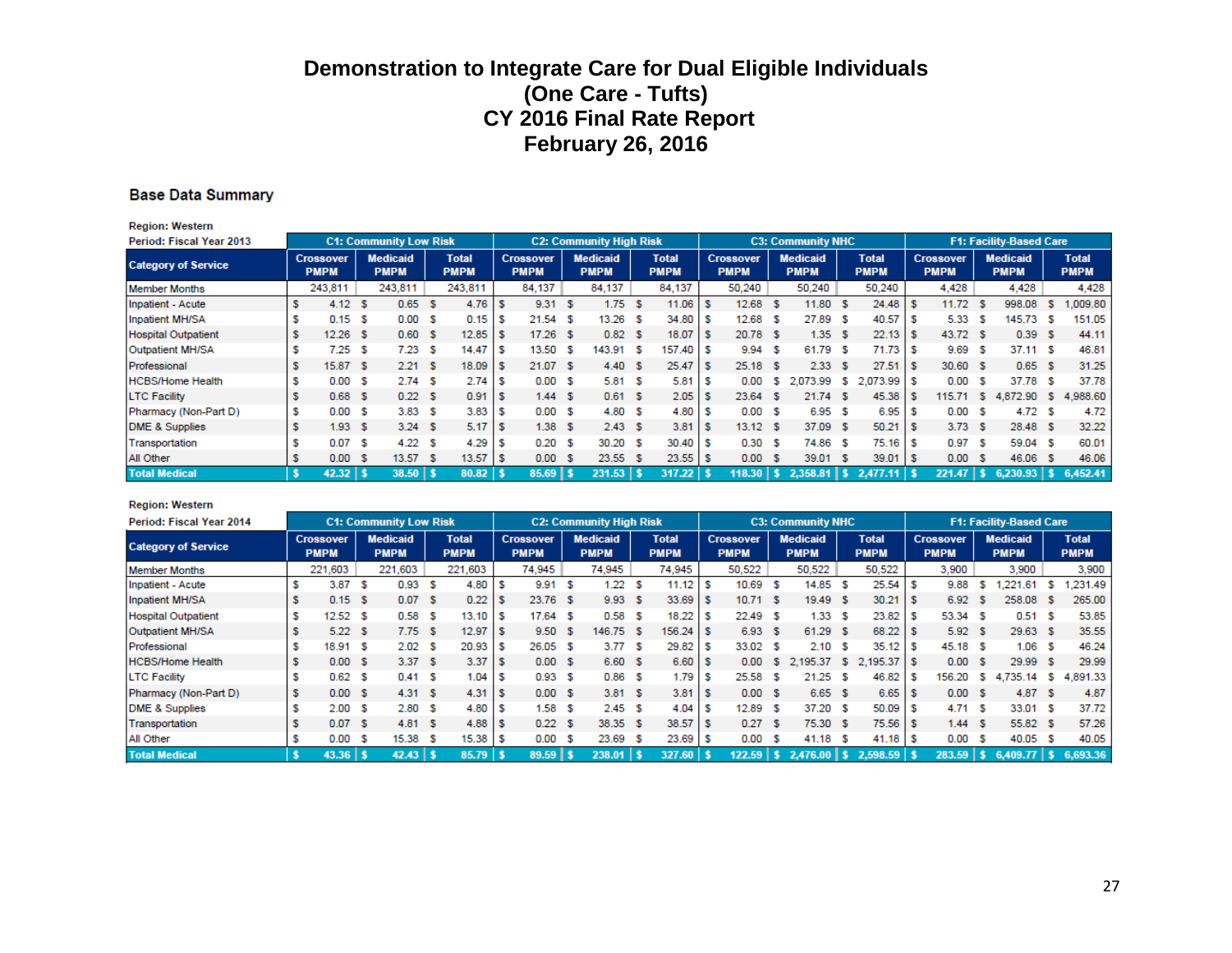#### **Base Data Summary**

| <b>Region: The Cape</b>    |    |                                 |      |                                |    |                             |    |                                 |     |                                |      |                             |   |                                 |      |                                |      |                             |     |                                 |     |                                |     |                             |
|----------------------------|----|---------------------------------|------|--------------------------------|----|-----------------------------|----|---------------------------------|-----|--------------------------------|------|-----------------------------|---|---------------------------------|------|--------------------------------|------|-----------------------------|-----|---------------------------------|-----|--------------------------------|-----|-----------------------------|
| Period: Fiscal Year 2013   |    |                                 |      | <b>C1: Community Low Risk</b>  |    |                             |    |                                 |     | <b>C2: Community High Risk</b> |      |                             |   |                                 |      | <b>C3: Community NHC</b>       |      |                             |     |                                 |     | <b>F1: Facility-Based Care</b> |     |                             |
| <b>Category of Service</b> |    | <b>Crossover</b><br><b>PMPM</b> |      | <b>Medicaid</b><br><b>PMPM</b> |    | <b>Total</b><br><b>PMPM</b> |    | <b>Crossover</b><br><b>PMPM</b> |     | <b>Medicaid</b><br><b>PMPM</b> |      | <b>Total</b><br><b>PMPM</b> |   | <b>Crossover</b><br><b>PMPM</b> |      | <b>Medicaid</b><br><b>PMPM</b> |      | <b>Total</b><br><b>PMPM</b> |     | <b>Crossover</b><br><b>PMPM</b> |     | <b>Medicaid</b><br><b>PMPM</b> |     | <b>Total</b><br><b>PMPM</b> |
| <b>Member Months</b>       |    | 49,502                          |      | 49,502                         |    | 49,502                      |    | 20,356                          |     | 20,356                         |      | 20,356                      |   | 9,287                           |      | 9,287                          |      | 9,287                       |     | 1.256                           |     | 1.256                          |     | 1,256                       |
| Inpatient - Acute          | \$ | 5.95                            | - 5  | 1.35                           | s  | 7.30                        |    | 9.81                            | - S | 0.50 S                         |      | 10.30                       |   | 18.12                           | s    | 47.10                          | - 56 | 65.22                       |     | 29.29                           | -5  | 539.65                         |     | 568.94                      |
| Inpatient MH/SA            | s  | 0.09                            | S    | 0.44                           | s  | 0.53                        | s  | 14.60 \$                        |     | 28.46 \$                       |      | 43.06                       |   | 19.33                           | S    | 43.85                          | -S   | 63.19                       |     | 0.79                            | -S  | 15.49 S                        |     | 16.29                       |
| <b>Hospital Outpatient</b> | s  | 11.81 S                         |      | 0.77 S                         |    | 12.58                       | s  | 15.82S                          |     | 1.41 S                         |      | 17.23                       |   | 16.77S                          |      | 1.97                           | -S   | 18.74                       |     | 63.22 \$                        |     | 4.09 S                         |     | 67.31                       |
| Outpatient MH/SA           | s  | 5.37S                           |      | 6.89                           | s  | 12.26                       | s  | 11.30 S                         |     | 141.17                         | - \$ | 152.47                      | s | 7.84                            | S    | 62.20                          | -S   | 70.05                       | S   | 16.99 S                         |     | 31.35 S                        |     | 48.34                       |
| Professional               | s  | 16.12 S                         |      | 1.91                           | -S | 18.03                       | s  | 22.21 S                         |     | 4.44 S                         |      | 26.65                       | s | 27.22                           | -S   | 2.21                           | -S   | 29.43                       | - 5 | 30.44 S                         |     | 2.76S                          |     | 33.21                       |
| <b>HCBS/Home Health</b>    | s  | 0.00 S                          |      | 2.00                           | s  | 2.00                        | s  | 0.00 S                          |     | 4.51 S                         |      | 4.51                        |   | 0.00                            | s    | 2,202.10                       | s.   | $2,202.10$ \$               |     | 0.00                            | -S  | 98.30 S                        |     | 98.30                       |
| <b>LTC Facility</b>        | s  | 0.99S                           |      | 0.34 S                         |    | 1.34                        | s  | 1.75S                           |     | 0.60 S                         |      | 2.35                        |   | 48.94                           | s    | 39.47                          | -S   | 88.42                       |     | 134.76                          | -S  | 4,983.97                       | -S. | 5.118.73                    |
| Pharmacy (Non-Part D)      | \$ | 0.00 S                          |      | 3.51 S                         |    | 3.51                        | s  | 0.00 S                          |     | 79.54 \$                       |      | 79.54                       |   | 0.00                            | s    | 6.14                           | - S  | 6.14                        |     | 0.00                            | -S  | 14.80                          |     | 14.80                       |
| DME & Supplies             | s  | 1.91 S                          |      | 2.97 S                         |    | 4.88                        | S  | 1.52 <sup>5</sup>               |     | 3.22S                          |      | 4.74                        |   | 18.34                           | - \$ | 39.73                          | - S  | 58.07                       |     | 2.56S                           |     | 44.70 \$                       |     | 47.26                       |
| Transportation             | s  | 0.03 <sub>5</sub>               |      | 5.92                           | s  | 5.95                        | s  | 0.34                            | - 5 | 40.08 \$                       |      | 40.42                       |   | 0.54                            | s    | 129.97                         | s    | 130.51                      |     | 1.53S                           |     | 80.09 S                        |     | 81.62                       |
| All Other                  | \$ | 0.00                            | - \$ | 15.13                          | -S | 15.13                       | ΙS | 0.00 S                          |     | 13.40 S                        |      | 13.40                       |   | 0.00                            | s    | 41.70                          | - 56 | 41.70                       |     | 0.00 S                          |     | 26.03                          |     | 26.03                       |
| <b>Total Medical</b>       |    | 42.29                           |      | $41.23$   \$                   |    | $83.52$ \$                  |    | 77.34 S                         |     | 317.31                         | ∣s   | 394.65                      |   | 157.11 S                        |      | $2.616.46$ S                   |      | $2.773.57$ \$               |     | 279.59                          | 457 | 5.841.23                       |     | 6,120.82                    |

#### **Region: The Cape**

| Period: Fiscal Year 2014   |                                 |     | <b>C1: Community Low Risk</b>  |     |                             |    |                                 | <b>C2: Community High Risk</b> |                             |    |                                 |      | <b>C3: Community NHC</b>       |     |                             |    |                                 |     | <b>F1: Facility-Based Care</b> |    |                             |
|----------------------------|---------------------------------|-----|--------------------------------|-----|-----------------------------|----|---------------------------------|--------------------------------|-----------------------------|----|---------------------------------|------|--------------------------------|-----|-----------------------------|----|---------------------------------|-----|--------------------------------|----|-----------------------------|
| <b>Category of Service</b> | <b>Crossover</b><br><b>PMPM</b> |     | <b>Medicaid</b><br><b>PMPM</b> |     | <b>Total</b><br><b>PMPM</b> |    | <b>Crossover</b><br><b>PMPM</b> | <b>Medicaid</b><br><b>PMPM</b> | <b>Total</b><br><b>PMPM</b> |    | <b>Crossover</b><br><b>PMPM</b> |      | <b>Medicaid</b><br><b>PMPM</b> |     | <b>Total</b><br><b>PMPM</b> |    | <b>Crossover</b><br><b>PMPM</b> |     | <b>Medicaid</b><br><b>PMPM</b> |    | <b>Total</b><br><b>PMPM</b> |
| <b>Member Months</b>       | 49,997                          |     | 49,997                         |     | 49,997                      |    | 20,257                          | 20.257                         | 20,257                      |    | 9.895                           |      | 9,895                          |     | 9,895                       |    | 1,032                           |     | 1,032                          |    | 1,032                       |
| Inpatient - Acute          | 5.54                            | -S  | 1.20                           | -S  | 6.73                        |    | 12.77S                          | 3.33 <sup>5</sup>              | 16.11                       |    | 13.34                           | - 5  | 25.87                          | - S | 39.21                       |    | 12.25                           | s   | 731.10                         |    | 743.35                      |
| Inpatient MH/SA            | 0.00                            | -S  | 0.66                           | - S | 0.66                        | s  | $15.76$ \$                      | $21.28$ \$                     | 37.04                       | s  | 11.89                           | - \$ | 68.65 \$                       |     |                             |    | 3.01                            | -S  | 143.91 S                       |    | 146.92                      |
| <b>Hospital Outpatient</b> | 13.26                           | S   | 0.75                           | -S  | 14.01                       |    | $17.46$ \$                      | 1.72S                          | 19.18                       | s  | $20.18$ \$                      |      | 2.71                           | - S | 22.89                       | -S | 68.28 \$                        |     | 0.00                           | -S | 68.28                       |
| Outpatient MH/SA           | 3.97                            | -S  | 6.14 S                         |     | 10.12                       |    | 7.75S                           | 141.80 \$                      | 149.55                      |    | 5.37                            | - S  | 64.80 \$                       |     | $70.17$ \$                  |    | 10.10 S                         |     | 41.69 S                        |    | 51.79                       |
| Professional               | 19.10                           | S   | 1.36                           | -S  | 20.46                       |    | 27.96 \$                        | 2.40 S                         | 30.36                       | s  | 31.24                           | - S  | 1.66                           | -S  | $32.90$ \$                  |    | 52.32 \$                        |     | 6.10 S                         |    | 58.42                       |
| <b>HCBS/Home Health</b>    | 0.00                            | -S  | 2.28S                          |     | 2.28                        |    | 0.00 S                          | 4.14S                          | 4.14                        | s  | 0.00                            | s.   | 2.289.09                       | -S  | $2.289.09$ \$               |    | 0.00                            | - S | 79.81 S                        |    | 79.81                       |
| <b>LTC Facility</b>        | 0.61                            | S   | 0.20                           | - S | 0.81                        |    | 4.18 <sup>5</sup>               | 0.53 <sup>5</sup>              | 4.71                        | s  | 48.99                           | -S   | 35.43 \$                       |     | 84.42                       |    | 177.68                          | s   | 4.770.94                       | s  | 4,948.62                    |
| Pharmacy (Non-Part D)      | 0.00                            | - 5 | 3.11 S                         |     | 3.11                        | ΙS | 0.00 S                          | 103.09 \$                      | 103.09                      | s  | 0.00 S                          |      | 5.45S                          |     |                             |    | 0.00 S                          |     | 14.11 S                        |    | 14.11                       |
| <b>DME &amp; Supplies</b>  | 2.02                            | -S  | 3.03                           | -S  | 5.04                        |    | 1.90S                           | 1.93 <sub>5</sub>              | 3.84                        | s  | 13.08                           | -S   | 35.95                          | - 5 | 49.03                       | -S | 29.52 \$                        |     | 31.82 S                        |    | 61.34                       |
| Transportation             | 0.15                            | -S  | 6.23 S                         |     | 6.38                        |    | $0.46-5$                        | $52.46$ \$                     | 52.93                       | -S | 0.71                            | -S   | 148.61                         | - S | $149.32$ \$                 |    | 1.24 S                          |     | 62.30 \$                       |    | 63.54                       |
| All Other                  | 0.00                            | S   | 15.76                          | - S | 15.76                       |    | 0.00 S                          | $15.16$ \$                     | 15.16                       |    | 0.00                            | -S   | 23.01                          | - 5 | $23.01$ \$                  |    | 0.00                            | -S  | 24.53 \$                       |    | 24.53                       |
| <b>Total Medical</b>       | $44.63$   \$                    |     | $40.71$   \$                   |     | $85.35$ \$                  |    | $88.24$   \$                    | $347.85$   \$                  | $436.09$ \$                 |    | $144.80$   \$                   |      | $2,701.23$   \$                |     | 2,846.03                    |    | $354.41$   \$                   |     | $5,906,31$   \$                |    | 6,260.72                    |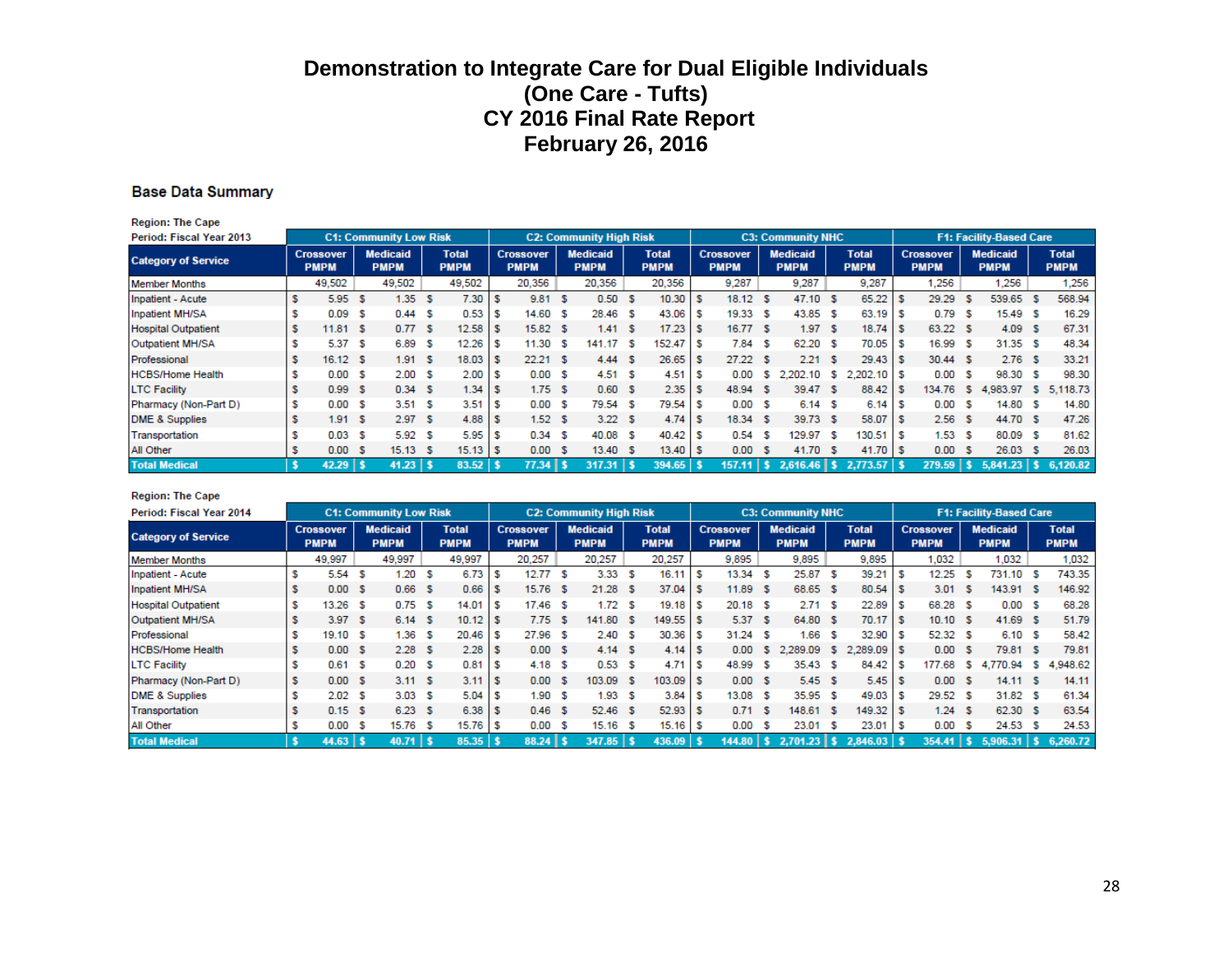#### **Base Data Summary**

**Region: Statewide** 

| <b>Period: Fiscal Year 2013</b> |   |                                 |     | <b>C1: Community Low Risk</b>  |     |                             |     |                                 | <b>C2: Community High Risk</b> |    |                             |     |                                 |      | <b>C3: Community NHC</b>       |     |                             |      |                                 |     | <b>F1: Facility-Based Care</b> |    |                             |
|---------------------------------|---|---------------------------------|-----|--------------------------------|-----|-----------------------------|-----|---------------------------------|--------------------------------|----|-----------------------------|-----|---------------------------------|------|--------------------------------|-----|-----------------------------|------|---------------------------------|-----|--------------------------------|----|-----------------------------|
| <b>Category of Service</b>      |   | <b>Crossover</b><br><b>PMPM</b> |     | <b>Medicaid</b><br><b>PMPM</b> |     | <b>Total</b><br><b>PMPM</b> |     | <b>Crossover</b><br><b>PMPM</b> | <b>Medicaid</b><br><b>PMPM</b> |    | <b>Total</b><br><b>PMPM</b> |     | <b>Crossover</b><br><b>PMPM</b> |      | <b>Medicaid</b><br><b>PMPM</b> |     | <b>Total</b><br><b>PMPM</b> |      | <b>Crossover</b><br><b>PMPM</b> |     | <b>Medicaid</b><br><b>PMPM</b> |    | <b>Total</b><br><b>PMPM</b> |
| <b>Member Months</b>            |   | 695,595                         |     | 695,595                        |     | 695,595                     |     | 234,855                         | 234,855                        |    | 234,855                     |     | 133,863                         |      | 133,863                        |     | 133,863                     |      | 16,720                          |     | 16,720                         |    | 16,720                      |
| Inpatient - Acute               |   | 4.76                            | -S  | 0.94                           | -S  | 5.70                        |     | $10.18$ \$                      | 4.26                           | -S | 14.44                       | s   | 14.90                           | - S  | $31.43$ \$                     |     | 46.34                       | S    | 15.97                           | s.  | 1.344.69                       | s  | ,360.66                     |
| <b>Inpatient MH/SA</b>          |   | 0.16                            | S   | 0.08                           | s   | 0.24                        | s   | $21.34$ \$                      | 20.76 \$                       |    | 42.10                       | s   | 15.30                           | -S   | 62.95 \$                       |     | 78.24                       | l S  | 6.41                            | -S  | 1.157.27                       | s. | ,163.68                     |
| <b>Hospital Outpatient</b>      |   | $15.33$ \$                      |     | 0.98                           | -S  | 16.31                       | s   | 19.41 S                         | 1.20 S                         |    | 20.61                       |     | 23.79 \$                        |      | 2.00 S                         |     | 25.79                       | - 5  | 49.20 S                         |     | 1.27                           | s  | 50.47                       |
| Outpatient MH/SA                |   | 8.03                            | S   | 5.97                           | -S  | 14.01                       |     | 14.19 S                         | 142.26 \$                      |    | 156.44                      | s   | 10.95                           | - \$ | 68.87 \$                       |     | 79.82                       | S    | 11.09 S                         |     | 32.12                          | -S | 43.21                       |
| Professional                    |   | 14.86 \$                        |     | 3.20 S                         |     | 18.05                       | s   | 20.37 \$                        | $10.94$ \$                     |    | 31.31                       | ∣\$ | 24.31 \$                        |      | 4.64                           | - S | 28.95                       | - S  | 29.23 \$                        |     | 2.88                           | -S | 32.11                       |
| <b>HCBS/Home Health</b>         |   | 0.00                            | S   | 3.02 S                         |     | 3.02                        |     | 0.00 S                          | 7.85S                          |    | 7.85                        |     | 0.00                            | s.   | 2,127.17 \$                    |     | $2,127.17$ \$               |      | 0.00                            | -S  | 77.61                          | s  | 77.61                       |
| <b>LTC Facility</b>             |   | 0.80 <sup>5</sup>               |     | 0.27 S                         |     | 1.08                        | - 5 | 1.71 S                          | 0.74S                          |    | 2.45                        | s   | $30.16$ \$                      |      | 26.79 \$                       |     | 56.95                       | -S   | 124.98                          | 'S. | 4,124.36                       | S. | 4,249.35                    |
| Pharmacy (Non-Part D)           | S | 0.00                            | -S  | 4.23                           | -S  | 4.23                        | s   | 0.00 S                          | 10.96 \$                       |    | 10.96                       | s   | 0.00                            | -S   | 6.95 \$                        |     | 6.95                        | -S   | 0.00                            | -S  | 6.28                           | s  | 6.28                        |
| <b>DME &amp; Supplies</b>       |   | 1.80S                           |     | 3.33S                          |     | $5.13$ \$                   |     | 1.35S                           | 2.69S                          |    | 4.03                        | s   | $12.24$ \$                      |      | 34.00 \$                       |     | 46.24                       | l S  | 3.17S                           |     | 29.39                          | -S | 32.56                       |
| Transportation                  |   | 0.06                            | S   | 4.29                           | -S  | 4.35                        | s   | 0.19S                           | 29.62 \$                       |    | 29.80                       |     | 0.34                            | - \$ | 90.45 \$                       |     | 90.79                       | - 5  | 1.12 S                          |     | 59.66                          | -S | 60.78                       |
| All Other                       |   | 0.00                            | - 5 | 12.60                          | - S | 12.60                       | ΙS  | 0.00 S                          | $17.59$ \$                     |    | 17.59                       | s   | 0.00                            | - 5  | 34.42 \$                       |     | 34.42                       | - 56 | 0.00                            | -S  | 45.92                          | -S | 45.92                       |
| <b>Total Medical</b>            |   | $45.80$   \$                    |     | $38.91$   \$                   |     | 84.71                       |     | $88.73$ $\frac{1}{5}$           | $248.86$   \$                  |    | $337.58$   \$               |     | $131.99$   \$                   |      |                                |     | 2.621.67                    |      | $241.18$   \$                   |     | $6,881.45$ \$ 7.122.63         |    |                             |

#### **Region: Statewide**

| Period: Fiscal Year 2014   |                                 |     | <b>C1: Community Low Risk</b>  |    |                             |                                 | <b>C2: Community High Risk</b> |                             |    |                                 |    | <b>C3: Community NHC</b>       |     |                             |     |                                 |     | <b>F1: Facility-Based Care</b> |    |                             |
|----------------------------|---------------------------------|-----|--------------------------------|----|-----------------------------|---------------------------------|--------------------------------|-----------------------------|----|---------------------------------|----|--------------------------------|-----|-----------------------------|-----|---------------------------------|-----|--------------------------------|----|-----------------------------|
| <b>Category of Service</b> | <b>Crossover</b><br><b>PMPM</b> |     | <b>Medicaid</b><br><b>PMPM</b> |    | <b>Total</b><br><b>PMPM</b> | <b>Crossover</b><br><b>PMPM</b> | <b>Medicaid</b><br><b>PMPM</b> | <b>Total</b><br><b>PMPM</b> |    | <b>Crossover</b><br><b>PMPM</b> |    | <b>Medicaid</b><br><b>PMPM</b> |     | <b>Total</b><br><b>PMPM</b> |     | <b>Crossover</b><br><b>PMPM</b> |     | <b>Medicaid</b><br><b>PMPM</b> |    | <b>Total</b><br><b>PMPM</b> |
| <b>Member Months</b>       | 665,238                         |     | 665,238                        |    | 665,238                     | 218,426                         | 218,426                        | 218,426                     |    | 140,125                         |    | 140,125                        |     | 140,125                     |     | 14,812                          |     | 14,812                         |    | 14,812                      |
| Inpatient - Acute          | 4.91                            | - 5 | 1.03                           | -S | 5.94                        | $11.64$ \$                      | $3.86-5$                       | 15.51                       |    | 13.77 \$                        |    | 25.83 \$                       |     | 39.60                       | -S  | 15.37                           | -S. | 1.438.01                       | s  | 1,453.38                    |
| Inpatient MH/SA            | $0.13-5$                        |     | 0.14 S                         |    | 0.27                        | 21.90 S                         | $17.33$ \$                     | 39.23                       | s  | $16.65$ \$                      |    | 55.64 \$                       |     | $72.29$ \$                  |     | 8.82                            | S.  | 1.519.61                       | S. | 1,528.42                    |
| <b>Hospital Outpatient</b> | $15.73$ \$                      |     | 0.96                           | -S | 16.69                       | 20.37S                          | 1.22S                          | 21.60                       | s  | 24.32 \$                        |    | 2.05S                          |     | 26.37                       | ' S | 50.46 S                         |     | 0.67                           | s  | 51.13                       |
| Outpatient MH/SA           | $5.73$ \$                       |     | 5.91 S                         |    | 11.64                       | $9.26$ \$                       | 146.31 \$                      | 155.57                      | -S | 7.01 S                          |    | 68.35 \$                       |     | $75.36$ \$                  |     | 6.78 \$                         |     | 28.93 \$                       |    | 35.70                       |
| Professional               | 17.91 S                         |     | 2.55S                          |    | $20.46$ \$                  | 26.32 S                         | 8.40 \$                        | 34.72                       | s  | 31.41 S                         |    | $4.76-5$                       |     |                             |     | 41.81 S                         |     | 3.44S                          |    | 45.25                       |
| <b>HCBS/Home Health</b>    | 0.00 S                          |     | 3.45S                          |    | $3.45$ \$                   | 0.00 S                          | 8.44 S                         | 8.44                        | -S | 0.00                            | -S | 2.271.48 \$                    |     | $2,271.48$ \$               |     | 0.00 S                          |     | 53.82 \$                       |    | 53.82                       |
| <b>LTC Facility</b>        | 0.70                            | S   | 0.35 S                         |    | 1.06                        | 1.74S                           | $0.66-5$                       | 2.41                        | s  | 29.92 \$                        |    | 26.35 \$                       |     | 56.27                       | - 5 | 130.54                          | -S  | 4,140.25                       | S. | 4,270.79                    |
| Pharmacy (Non-Part D)      | 0.00 S                          |     | 4.11 S                         |    | $4.11$ \ \$                 | 0.00 S                          | $13.16$ \$                     | $13.16$ S                   |    | 0.00 S                          |    | 5.93S                          |     |                             |     | 0.00 S                          |     | 4.33S                          |    | 4.33                        |
| <b>DME &amp; Supplies</b>  | 1.91                            | S   | 3.22 S                         |    |                             | 1.51 S                          | 2.29S                          | 3.80                        | s  | 11.32 S                         |    | 31.81 \$                       |     | $43.13$ \$                  |     | 7.80 S                          |     | 29.87 \$                       |    | 37.68                       |
| Transportation             | $0.06-5$                        |     | 4.84S                          |    | 4.90                        | 0.23S                           | 38.50 \$                       | 38.73                       |    | 0.29S                           |    | 91.01 S                        |     | $91.29$ \$                  |     | 0.84S                           |     | 55.97 \$                       |    | 56.81                       |
| All Other                  | 0.00                            | s   | 14.69                          | -S | $14.69$ \ \$                | 0.00 S                          | 18.90 \$                       | 18.90                       |    | 0.00                            | -S | 32.55 \$                       |     | 32.55                       | - 5 | 0.00                            | -S  | 47.78                          | -S | 47.78                       |
| <b>Total Medical</b>       | $47.09$   \$                    |     | $41.25$   \$                   |    | $88.34$ \$                  | $92.98$   \$                    | $259.08$   \$                  | $352.06$   \$               |    | $134.68$   \$                   |    | 2.615.77                       | l s | 2.750.45                    |     | $262.42$   \$                   |     | $7,322.68$   \$                |    | 7.585.10                    |